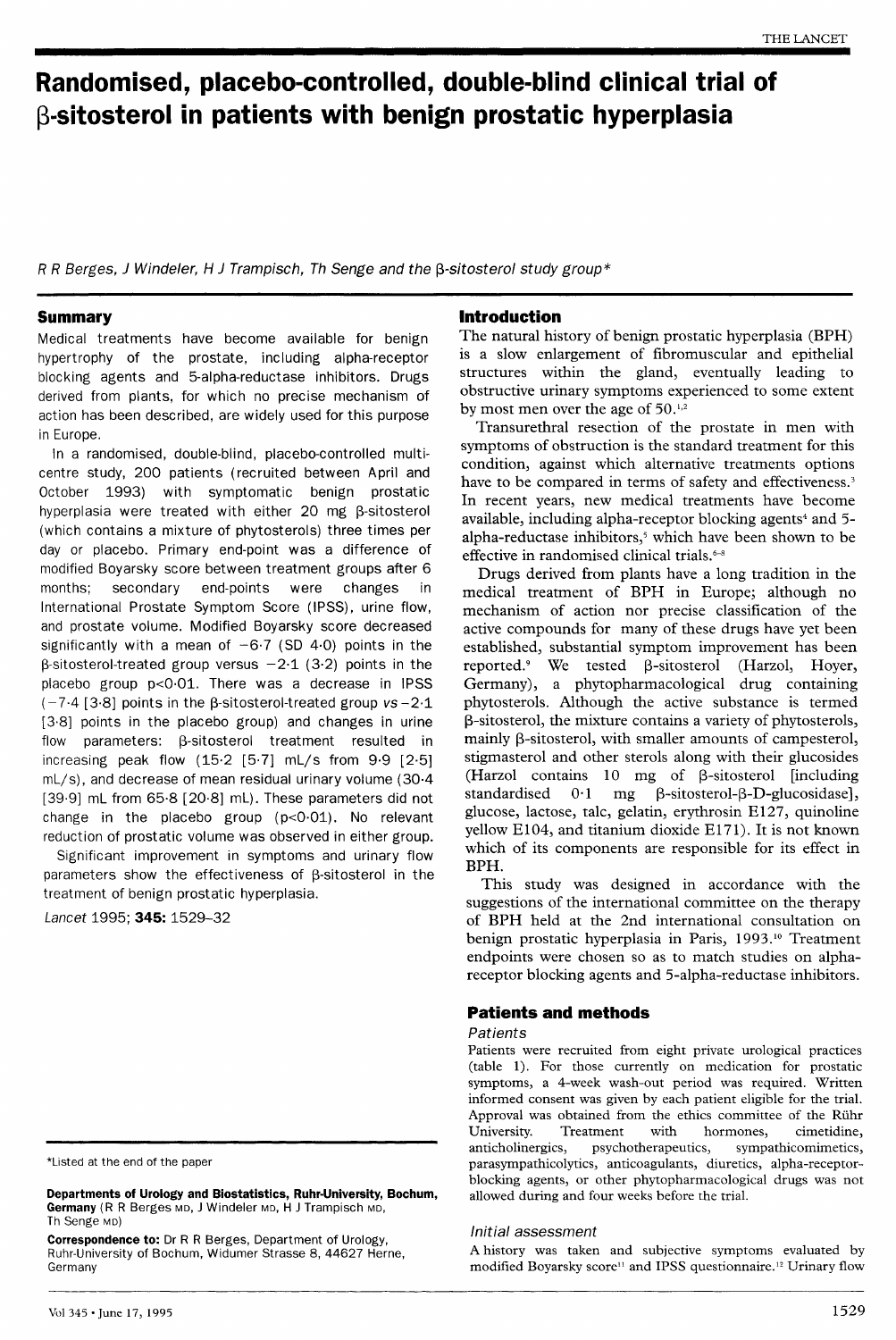| <b>Inclusion</b> | Peak urine flow <15 mL/s at a voiding volume of $\geq 150$ mL<br>Residual volume ≥30 mL over ≤150 mL<br><75 years old |  |  |  |  |  |
|------------------|-----------------------------------------------------------------------------------------------------------------------|--|--|--|--|--|
| <b>Exclusion</b> | History of acute retention                                                                                            |  |  |  |  |  |
|                  | Prostate cancer                                                                                                       |  |  |  |  |  |
|                  | $PSA > 10$ mg/mL                                                                                                      |  |  |  |  |  |
|                  | History of transurethral resection                                                                                    |  |  |  |  |  |
|                  | Prostatitis                                                                                                           |  |  |  |  |  |
|                  | Urinary infection                                                                                                     |  |  |  |  |  |
|                  | Haematuria                                                                                                            |  |  |  |  |  |
|                  | Urethral stricture                                                                                                    |  |  |  |  |  |
|                  | <b>Bladder stones</b>                                                                                                 |  |  |  |  |  |
|                  | Diabetes                                                                                                              |  |  |  |  |  |
|                  | Abnormal GOT, GPT, or alkaline phosphatase                                                                            |  |  |  |  |  |
|                  | Severe cardiopulmonary disease                                                                                        |  |  |  |  |  |
|                  | Neurological or psychological disorders                                                                               |  |  |  |  |  |

PSA=prostate specific antigen, GOT= glutamic-oxaloacetic transaminase, GPT= glutamic-pyruvic transaminase.

Table 1: Inclusion and exclusion criteria

(maximum flow, median flow, voiding time, and volume) were recorded with a minimum voiding volume of 150 mL, followed by trans-abdominal ultrasound measurement of residual volume. Prostatic volume was assessed by trans-abdominal or trans-rectal ultrasound.

Each centre was supplied with numbered bottles containing either 20 mg of  $\beta$ -sitosterol in capsules or placebo in capsules of the same size and shape, according to a previously randomised sequence. One copy of the code break (in case of emergency) was held by the responsible investigator at each centre in a sealed envelope.

Laboratory tests included liver function tests, blood urea, creatinine, prostate specific antigen (PSA), blood-cell counts, and urine culture.

### Follow-up

Patients were assessed monthly. On each visit, compliance, side effects, and modified Boyarsky-score were recorded. After 3 and 6 months, the IPSS questionnaire was recorded as well as urinary flow measurements and prostatic volume. Laboratory testing was repeated after 6 months.

### Endpoints

The primary outcome variable was the difference in modified Boyarsky scores after 6 months of treatment compared with initial value. IPSS, urine flow, residual urine volume, and prostatic size were secondary end-points.

### Analysis

To detect a difference of 2-5 modified Boyarsky-score points between the two groups, 100 patients were needed in each

| Characteristic                             | <b>Treatment group</b> |              |  |  |
|--------------------------------------------|------------------------|--------------|--|--|
|                                            | Placebo                | β-sitosterol |  |  |
| Age (years)                                | 65.5(7.0)              | 65.2(6.6)    |  |  |
| Height (cm)                                | 173.4(6.1)             | 174.7(6.2)   |  |  |
| Body weight (kg)                           | 79.6 (10.9)            | 78.7(9.3)    |  |  |
| Heart rate (beats/min)                     | 72.4(5.8)              | $73-6(6-6)$  |  |  |
| BP systolic (mm Hg)                        | 141.6(15.0)            | 142.3(13.1)  |  |  |
| BP diastolic (mmHg)                        | 83.8(9.0)              | 85.3(9.0)    |  |  |
| Pre-treatment drug therapy (%)             | 51                     | 51           |  |  |
| History of urological surgery/diseases (%) | 9                      | 16           |  |  |
| Mean voiding vol (mL)                      | $218-5(84-6)$          | 209.1(58.7)  |  |  |
| Mean urinary flow (mL/s)                   | 5.7(2.1)               | 5.7(2.1)     |  |  |
| Peak flow (mL/s)                           | 10.1(2.8)              | 9.9(2.5)     |  |  |
| Voiding time (s)                           | 45.5(2.3)              | 48.7(33.3)   |  |  |
| Residual volume (mL)                       | 64.8(24.0)             | 65.8(20.8)   |  |  |
| Modified Boyarsky score (points)           | 14.9(3.7)              | 15.0(4.1)    |  |  |
| IPSS (points)                              | $15-3(4-3)$            | $14-9(4-7)$  |  |  |
| QOL (points)                               | 3.0(0.8)               | 3.1(0.8)     |  |  |
| Prostate volume (mL)                       | 48.7 (29.9)            | 44.6(19.4)   |  |  |

Numbers are mean (SD) unless indicated. QOL=quality or life assessed by the IPSS questionnaire.

Table 2: Demographic and urinary characteristics of placebo and  $\beta$ -sitosterol-treated patients at time of recruitment



Figure: Modified Boyarsky and IPSS scores during treatment

treatment group to give a power of 80% (unpaired t test,  $\alpha$ =0.05 two sided, sigma=5).

The statistical method used for the analysis of the primary and secondary outcome variables was the unpaired  $t$  test. The level of significance was defined as  $\alpha=0.05$  (two sided).

For the primary outcome variable, data were analysed on an intention-to-treat basis including all randomised patients. For patients with incomplete follow-up the last obtainable value of the modified Boyarsky score was used for analysis. If the last obtainable value was lower than the initial value, a difference of 0 points was recorded. If the last obtainable value was higher than the initial value, this last value was recorded. Therefore, all 200 patients enrolled in the study were considered for final analysis of the primary outcome variable Boyarsky score. Reported p values for secondary outcome variables are considered as descriptive only. Centre effects were measured by a two-factor analysis of variance (centre, treatment), with initial values and end-of-study values as independent parameters.

# Results

# Recruitment and baseline characteristics

Between April, 1993, and October, 1993, 200 patients were included. All but one centre recruited at least 20 (range 20-40). Inclusion criteria were violated once, by a patient aged 75-6 years. No exclusion criteria were violated. Characteristics were well balanced between the two treatment groups (table 2).

## Follow-up

2, 4, and 6-months follow-ups were completed in 95% of patients. Times of evaluation were at a mean of 93 (SD 25) days for 3-month and 183 (25) days for 6-month evaluation, with no differences between treatment groups.

## **Withdrawals**

All 200 patients were included in analysis for the primary outcome variable. For secondary outcome variables, only patients with values at six months were considered. Six patients of the placebo group and four patients of the  $\beta$ sitosterol group did not appear for final evaluation. Four patients underwent surgical interventions during the study period, all in the placebo group, and were excluded. Thus, 91 patients in the placebo group and 96 patients in the  $\beta$ -sitosterol group were considered for analysis of secondary outcome variables. 1 patient in this latter group was unable to void at 6 months; however, residual urinary volume was obtained.

Prostatic volume was not assessed in all participating centres, reducing the number of patients available for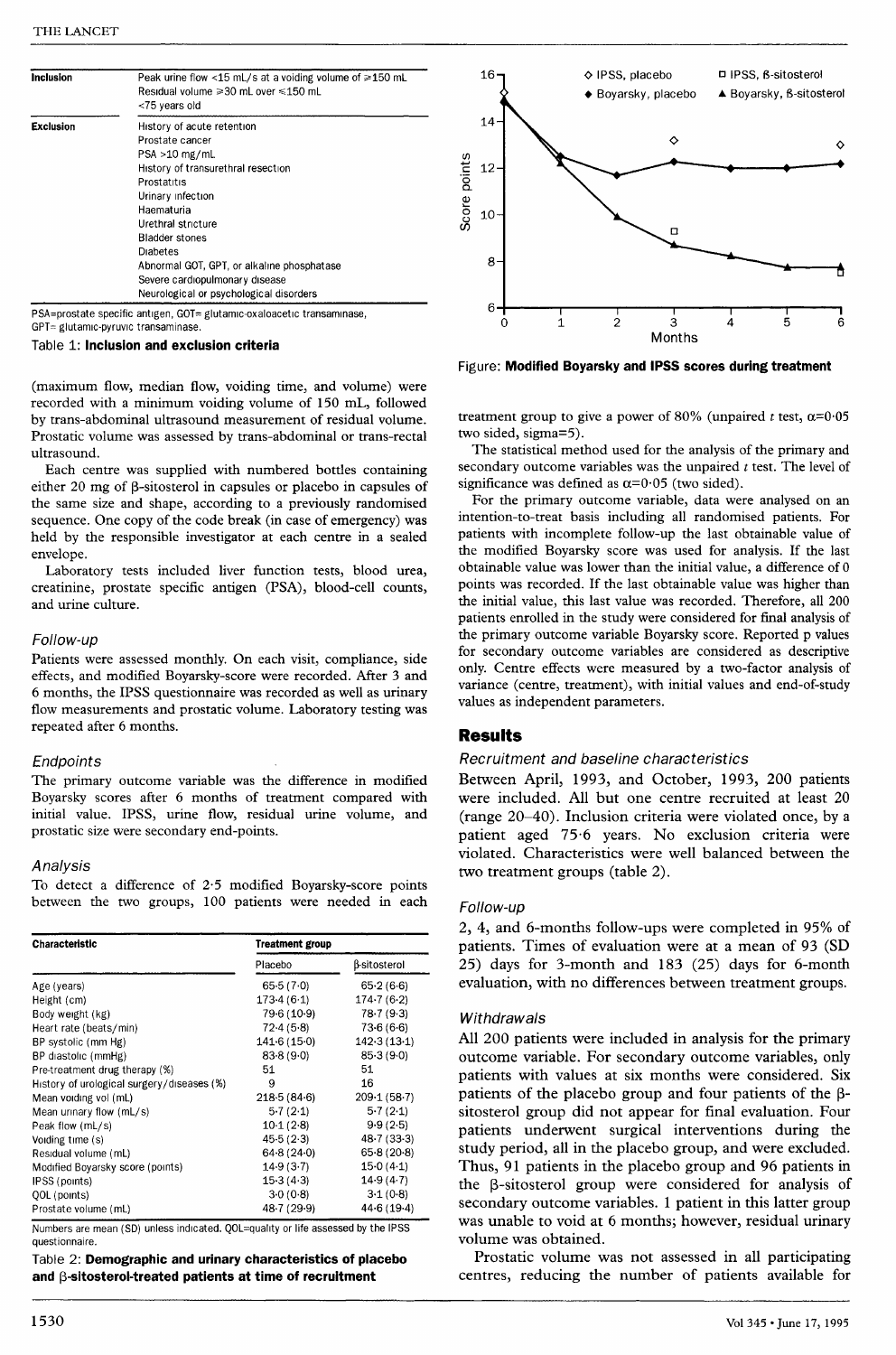| Time of withdrawal<br>(days) | <b>Treatment group</b> | Reported reason                                | Modified Boyarsky score at time<br>of stopping treatment | Intention to treat value<br>used for analysis |
|------------------------------|------------------------|------------------------------------------------|----------------------------------------------------------|-----------------------------------------------|
| na                           | Placebo                | Better voiding without medication              | 13                                                       |                                               |
| $34*$                        | Placebo                | No relief under medication                     | 20                                                       |                                               |
| 125*                         | Placebo                | Two episodes of transurethral bleeding         |                                                          |                                               |
|                              | Placebo                | Allergic reactions after medication            | 16                                                       |                                               |
| 43*                          | Placebo                | Acute urinary retention, suprapubic fistula    | 25                                                       |                                               |
| $61*$                        | Placebo                | Increase of hair growth (hands and eyebrows)   | 19                                                       |                                               |
| $29*$                        | Placebo                | Subjective worsening of symptoms               |                                                          |                                               |
| $52*$                        | Placebo                | Hospital admission                             | 15                                                       |                                               |
| $47*$                        | Placebo                | Epigastric pain                                | 11                                                       |                                               |
| $1*$                         | Placebo                | Not known                                      | 13                                                       |                                               |
| 37                           | Placebo                | Pelvic tenderness after medication             | 13                                                       |                                               |
| $14*$                        | Placebo                | Dizziness, finger trembling                    | 11                                                       |                                               |
| 115                          | Placebo                | PSA >10 ng/mL, ?prostate carcinoma             | 12                                                       |                                               |
| 73                           | Placebo                | Allergic reaction after medication             | 20                                                       |                                               |
| $14*$                        | <b>B-sitosterol</b>    | No relief, patient requested another treatment | 22                                                       |                                               |
| 111                          | <b>B-sitosterol</b>    | Not known                                      | 19                                                       |                                               |
| $14*$                        | <b>B-sitosterol</b>    | Too many medications, no relief                | 14                                                       |                                               |
| 11                           | <b>B-sitosterol</b>    | Nausea after medication                        | 14                                                       |                                               |
| na*                          | <b>B-sitosterol</b>    | Acute heart attack, change of medication       | 11                                                       |                                               |
| $107*$                       | <b>B-sitosterol</b>    | Relief of symptoms, medication discontinued    | 8                                                        |                                               |

\*Withdrawn from analysis of secondary outcome variables. na=not assessible.

Table 3: Patients who stopped treatment

analysis of this parameter to 80 in the placebo and 83 in the  $\beta$ -sitosterol groups. 20 patients stopped treatment (table 3).

### Outcome

There was a significant improvement of modified Boyarsky score in the  $\beta$ -sitosterol group (table 4). Divergence between placebo and treatment group did not occur until about 4 weeks of treatment but was thereafter stable throughout follow-up. Comparison of symptoms with the IPSS questionnaire at 3 and 6 months confirmed the extent and time course of improvement in B-sitosterol treated patients compared with the placebo group (figure).

The quality of life score also improved more in the  $\beta$ -sitosterol treated group (table 1). Urinary flow measurements improved with  $\beta$ -sitosterol: peak flow by 5.2 (4.9) mL/s versus  $1.1$  (4.1) mL/s in the placebo group; median flow by 3.0 (3.5) mL/s versus  $0.3$  (25.5) mL/s; and mean voiding time by 15.5 (33.5) versus  $2.8$  $(34.9)$  s,  $p < 0.01$ .

Residual urinary volume decreased with  $\beta$ -sitosterol therapy from  $35.4$  (45.2) mL to  $11.6$  (28.4) mL in the placebo group,  $p<0.01$ . As with symptom scores, changes in urine flow occurred during the first half of the trial, with no further changes towards the end of the study.

There was a mean decrease of  $3.1$  (8.8) mL in the  $\beta$ -sitosterol group compared with 0.3 (9.0) mL in the placebo group, which makes it unlikely that  $\beta$ -sitosterol has a substantial effect on prostatic volume.

# Adverse effects

There were no severe adverse reactions attributed to (3-sitosterol. One patient observed erectile dysfunction, and another reported loss of libido, both after 2 months of medication. One patient reported constipation from day 1. One patient experienced several episodes of nausea after 11 days of treatment and stopped medication. In the placebo group, one patient complained of increasing hair growth on hands, abdomen, and eyebrows, leading to discontinuation of medication. One patient suffered from generalised skin rash after the second day of placebo treatment. Both groups experienced minor side-effects and withdrew from the study. Two patients experienced some degree of dizziness on day 3 for 3 h and on day 103 lasting for 10 days. Two patients complained of epigastric pain after medication, starting on day 52 and recurring for several weeks in one case, starting on day 3 and lasting for 30 min in the other case (table 3).

# **Discussion**

The effect of phytopharmaceuticals on BPH is controversial because no clear mechanisms of action have been established, and their effect has been attributed to placebo responses. Nevertheless, these drugs are commonly prescribed.9 Since other forms of medical treatment of BPH have been shown to be effective, it is questionable whether phytopharmaceutical drugs should continue to be prescribed.

In this trial, we investigated the effects of a typical phytopharmaceutical, a plant extract whose composition

|                                                              | <b>Placebo</b> |            |                |              | <b>B-sitosterol</b> |            |                |                |
|--------------------------------------------------------------|----------------|------------|----------------|--------------|---------------------|------------|----------------|----------------|
|                                                              | n.             | At start   | After 6 months | Difference   | n.                  | At start   | After 6 months | Difference     |
| Primary outcome variable<br>Modified Boyarsky score (points) | 100            | 14.9(3.7)  | 12.2(3.9)      | 2.1(3.2)     | 100                 | 15.0(4.1)  | 7.7(4.2)       | $6.7(4.0)*$    |
| Secondary outcome variables (mean [SD])                      |                |            |                |              |                     |            |                |                |
| IPSS (points)                                                | 91             | 15.1(4.2)  | 12.8(4.5)      | 2.1(3.8)     | 96                  | $149(4-7)$ | 7.5(4.4)       | $7.4(3.8)*$    |
| QOL (points)                                                 | 91             | 3.0(0.8)   | 2.8(0.9)       | 0.2(1.0)     | 96                  | 3.1(0.8)   | 1.8(0.8)       | $1.4(0.8)*$    |
| Peak flow (mL/s)                                             | 91             | 10.2(2.8)  | 11.4(4.7)      | $-1.1(3.9)$  | 95                  | 9.9(2.5)   | 15.2(5.7)      | $-5.2(4.9)*$   |
| Median flow $(mL/s)$                                         | 91             | 5.8(2.4)   | 6.2(3.1)       | $-0.3(2.5)$  | 95                  | $5-7(2-2)$ | 8.8(4.2)       | $-3.0(3.5)*$   |
| Voiding time (s)                                             | 91             | 45.4(22.2) | 47.5(34.4)     | $-2.8(34.9)$ | 95                  | 48.7(33.9) | 33.2(18.9)     | $15.5(33.5)*$  |
| Residual volume (mL)                                         | 91             | 64.8(23.5) | 54.3(27.6)     | 11.6(28.4)   | 96                  | 65.8(20.8) | 30.4(39.9)     | $35.4(45.2)$ * |
| Prostate volume (mL)                                         | 80             | 48.0(27.9) | 48.8(26.5)     | 0.3(9.0)     | 83                  | 44.6(19.4) | 42.3(18.2)     | 3.1(8.8)       |

Note that modified Boyarsky scores were analysed on an intention-to-treat basis including all randomised patients (see text). For all other indices, patients with missing values were excluded from analysis. P values reported for these indices are considered descriptive only. \*p<0.01 compared with placebo.

Table 4: Outcome variables at initial presentation and 6 months of placebo or  $\beta$ -sitosterol treatment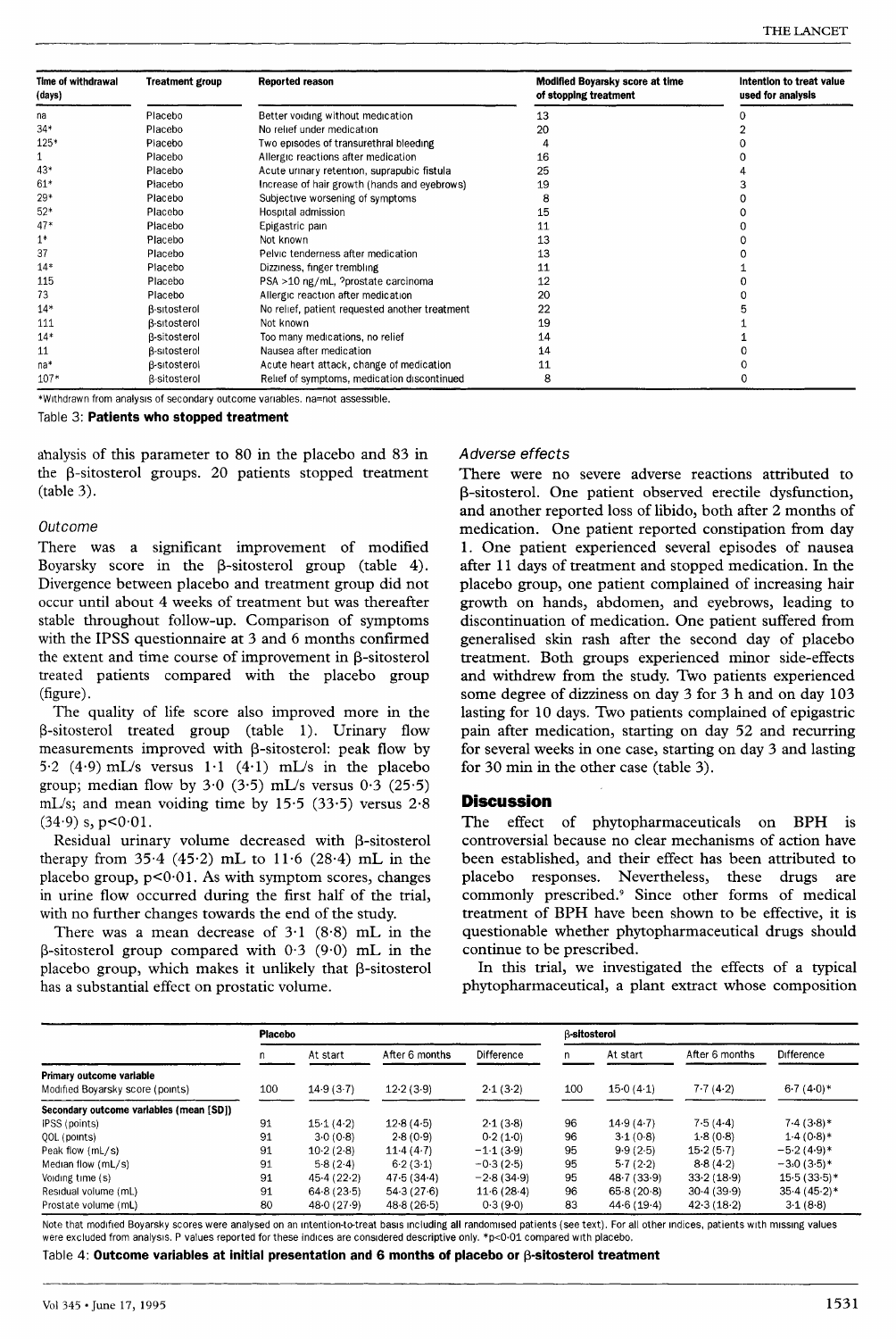is not exactly defined, and which may vary between doses. Futhermore, no exact biochemical mechanism of action has been established for the various phytosterols in (3-sitosterol. The trial was designed as suggested by the international consensus-conference on therapy of BPH in Paris in 1993.<sup>10</sup> The results show a significant effect of  $\beta$ -sitosterol in patients with symptomatic BPH on symptoms, as measured by the modified Boyarsky-score questionnaire. Objective parameters of urine flow were also improved more than in the placebo group.

Finasteride, a 5-alpha-reductase inhibitor reduced prostatic volume by up to 30% over 12 months and improved Boyarsky scores with a reduction of up to 4 points,<sup>6</sup> which is within the range we achieved with P-sitosterol. Finasteride also increased peak urinary flow by a mean of 1-3 mL/s. The increase reached 3-6 mL/s after 36 months in the uncontrolled long-term follow-up,6 similar to that observed in patients treated for 6 months with  $\beta$ -sitosterol (5.2 [4.9] mL/s). Median flow and residual urinary volume also improved. This improvement was achieved with  $\beta$ -sitosterol with no reduction of prostatic volume, demonstrating again that obstruction and subjective symptoms are not necessarily correlated with prostatic size. It should be noted that our study investigated few patients and only over 6 months. It is well known that subjective as well as obstructive symptoms may vary within the first 6 months after initial appearance of symptoms in patients with symptomatic BPH, leading to substantial improvement in many patients even without any form of therapy.<sup>13</sup>

Data from randomised trials with alpha-receptor blocking agents are also comparable with our results. Jardin et al<sup>14</sup> investigated alfuzosine in 518 patients, and reported a 3-1 mL/sec improvement of peak urinary flow. Doxazosine, a long-acting alpha-receptor blocker, improved peak flow up to 1-5 mL/s in a study of Christensen et al,<sup>15</sup> and to 2.6 mL/s in a study by Chapple et al.16 The best results were reported by Caine et al' with phenoxybenzamine (improvement of peak flow by 6-2 mL/sec),<sup>7</sup> and Martorana et al<sup>17</sup> with prazosine (improvement of peak flow 6-9 mL/s). However, both studies had a short follow-up of only 2 weeks and no evaluation of residual volume or symptom score was reported. By contrast with  $\beta$ -sitosterol treatment, adverse effects such as dizziness, decreasing blood pressure, tachycardia, or orthostatic problems, were reported frequently.

Investigation should now focus on evaluating specific compounds within the mixture of phytosterols in

(3-sitosterol, and on possible biochemical mechanisms. The effects of long-term treatment with  $\beta$ -sitosterol have also to be assessed.

The  $\beta$ -sitosterol study group: B Aeikens, J Albrecht, C Becker, P Brundig, D Dreyer, W Kaldewey, H Latka, A Reek, HJ Schneider, P Schoter, C Schumacher.

This study was sponsored by Hoyer GmbH & Co, Neuss, Germany.

### References

- Berry SJ, Coffey DS, Walsh PC, Ewing LL. The development of human benign prostatic hyperplasia with age.  $\tilde{\jmath}$  Urol 1994; 132: 474-79.
- 2 Lytton B, Emery JM, Howard BM. The incidence of benign prostatic hypertrophy. *J Urol* 1968; 99: 639-45.
- Fowler FJ, Wenneberg JE, Timothy RP, et al. Symptom status and quality of life following prostatectomy.  $JAMA$  1988; 259: 3018-22.
- Lepor H. Role of alpha-adrenergic blockers in the treatment of benign prostatic hyperplasia. Prostate 1990; 3 (suppl): 75-84.
- 5 McConnell JD, Wilson JD, George FW, et al. An inhibitor of 5-alpha-reductase, MK-906, suppresses prostatic dihydrotestosterone in men with benign prostatic hyperplasia. J Urol 1989; 141: 239.
- 6 Finasteride Study Group. Finasteride (MK-906) in the treatment of benign prostatic hyperplasia. Prostate 1993; 22: 291-99.
- Caine M, Perlberg S, Meretyk S. A placebo-controlled double-blind study of the effect of phenoxybenzamine in benign prostatic obstruction. Br J Urol 1978; 50: 551-54.
- Jardin A, Bensadoun H, Delauvauche-Cavallier MC, Attali P. Alfuzosin for treatment of benign prostatic hypertrophy. The BPH-ALF Group. Lancet 1991; 337: 1457-61.
- 9 Dreikorn K, Richter R, Schonhofer PS. Konservative, nicht-hormonelle Behandlung der benignen Prostata-hyperplasie. Urologe 1990; 29: 8-16.
- 10 Aso Y, Boccon-Gibob L, Brendler CB, et al. Clinical research criteria. In: Cockett AT, Aso Y, Chatelain C, Denis L, Griffith K, Murphy G, eds. Proceedings of the second international consultation on benign prostatic hyperplasia (BPH). Paris: SCI, 1993: 345-55.
- 11 Boyarsky S. Guide lines for investigation of benign prostatic hypertrophy. Trans Am Assoc Gen Urin Surg 1977; 68: 29-32.
- 12 Cockett AT, Aso Y, Denis L, Khoury S. The international prostate symptom score (I-PSS) and quality of life assessment. In: Proceedings of the international consultation of benign prostatic hyperplasia. Paris 1991: 280-81.
- 13 Schulze H, Berges RR, Paschold K, Senge Th. Neue Therapieansätze bei der benignen Prostatahyperplasie. Urologe 1992; 31: 8-13.
- 14 Jardin A, Bensadoun H, Delauvauche-Cavallier MC, Attali P. Alfuzosin for treatment of benign prostatic hypertrophy. The BPH-ALF Group. Lancet 1991; 337: 1457-61.
- 15 Christensen MM, Bendix Holme J, Rasmussen PC, et al. Doxazosin treatment in patients with obstruction. A double blind placebo-controlled study. Scand J Urol Nephrol 1993; 27: 39-44.
- 16 Chapple CR, Carter P, Christmas TJ, et al. A three month double-blind study of Doxazosin as treatment of benign prostatic bladder outlet obstruction. Br J Urol 1994; 74: 471-77.
- 17 Martorana G, Giberti C, Damonte P. The effect of prazosin in benign prostatic hypertrophy: a placebo-controlled double-blind study. IRCS Med Sci 1984; 12: 11-12.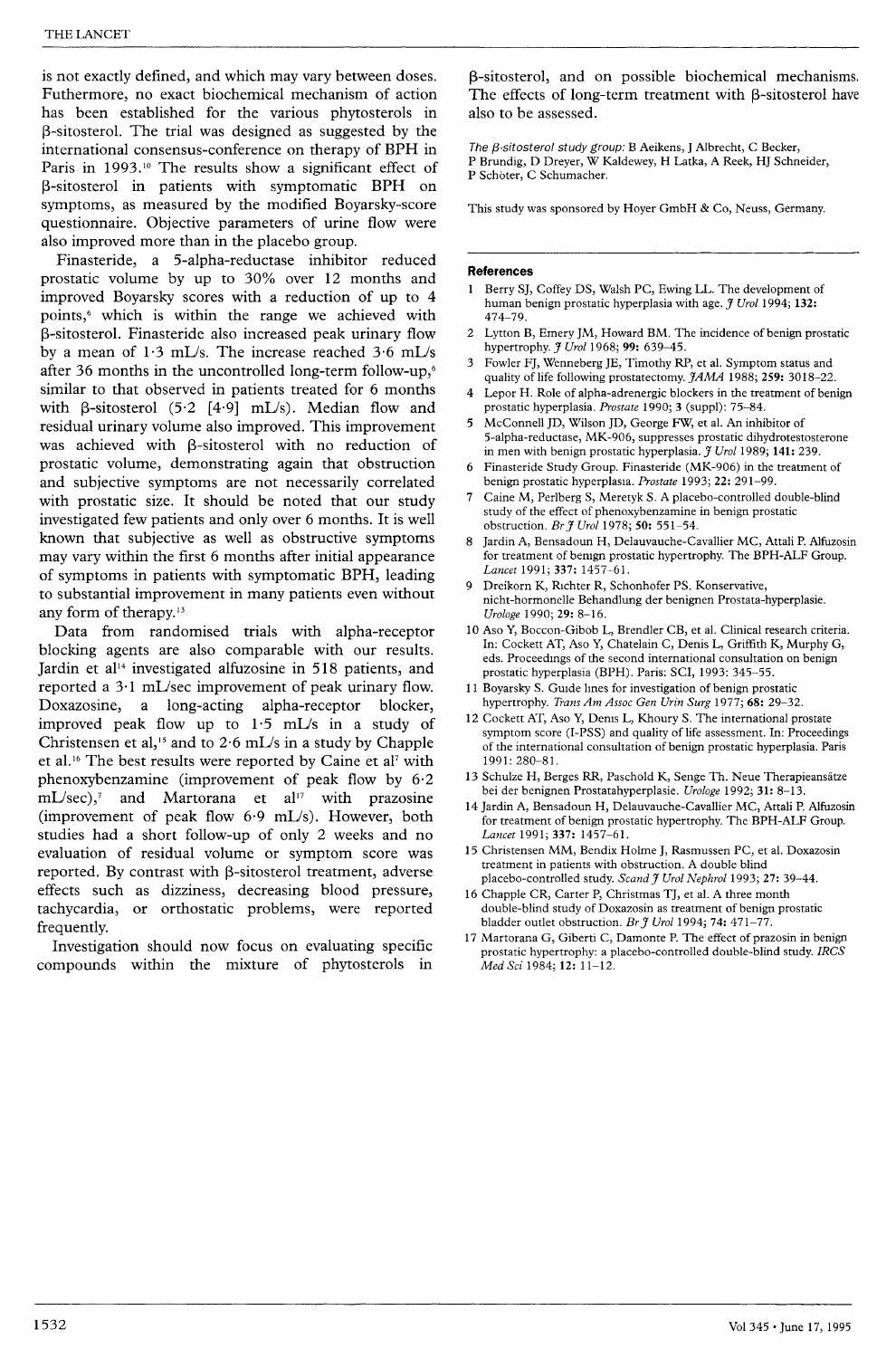# A multicentric, placebo-controlled, double-blind clinical trial of  $\beta$ -sitosterol (phytosterol) for the treatment of benign prostatic hyperplasia

K.F. KLIPPEL, D.M. HILTL and B. SCHIPP<sup>†</sup>, for the German BPH-Phyto study group‡ Department of Urology, Allgemeines Krankenhaus Celle, Academic Hospital and †Institute of Statistics, Dresden University of Technology, Germany

- controlled trial to evaluate Azuprostat<sup>®</sup>, a  $\beta$ -sitosterol, with  $\beta$ -sitosterol as the main component. in patients with symptoms of outlet obstruction caused Results There were significant  $(P<0.01)$  improvements
- variable. In total, 177 patients with BPH were recruited for 6 months of treatment in 13 study when adjusted for the changes after placebo. IPSS, changes in quality of life, peak urinary flow rate effective option in the treatment of BPH. were recorded. The drug used in the trial consisted of a chemically defined extract of phytosterols, derived

of low risk [1–4]; TURP is the 'gold standard' against consists of a chemically defined extract of phytosterols, which these alternative treatments must be compared derived for example from species of Pinus, Picea or for efficacy and safety  $[5]$ . An interest in medicinal Hypoxis, with  $\beta$ -sitosterol as the main component. alternatives to surgical intervention led to the development of 5- $\alpha$ -reductase inhibitors [6–8] and alpha adre-<br>nergic blockers [9–12] that are now established **Patients and methods** treatments for symptomatic BPH in many countries. Patients There has been a long tradition in some European

countries for the use of drugs of plant origin in the The study was conducted between October 1993 and treatment of BPH. A mixture of constituents from plant September 1994 at 13 private urological centres in products, some of which may be active and others not, Germany, with a total recruitment of 177 patients; 89 has drawn criticism of these agents and their mode of patients were allocated randomly to receive placebo and 88 action. Few have been evaluated in controlled clinical to  $\beta$ -sitosterol. A 4-week wash-out period was required for

Objective To report the results of a double-blind, placebo- for example from species of Pinus, Picea or Hypoxis,

- by benign prostatic hyperplasia (BPH).  $\qquad \qquad \text{over placebo in those treated with } \beta\text{-sitosterol; the}$ Patients and methods A randomized, double-blind mean difference in the IPSS between placebo and and placebo-controlled clinical trial was conducted  $\beta$ -sitosterol, adjusted for the initial values, was 5.4 to assess the efficacy and safety of 130 mg free and in the quality-of-life index was 0.9. There were b-sitosterol (phytosterol) daily, using the international also significant improvements in the secondary outprostate symptom score (IPSS) as the primary outcome come variables, with an increase in  $Q_{\text{max}}$  (4.5 mL/s) variable. In total, 177 patients with BPH were and decrease in PVR (33.5 mL) in favour of  $\beta$ -sitosterol
	- centres. In addition to the relative difference in the **Conclusion** These results show that  $\beta$ -sitosterol is an
	- ( $Q_{\text{max}}$ ) and post-void residual urinary volume (PVR) **Keywords**  $\beta$ -sitosterol therapy, symptom score, benign were recorded. The drug used in the trial consisted of prostatic hyperplasia

BPH (1991 and 1993) [13,14] and reports the results Introduction **Introduction** of a double-blind, placebo-controlled trial to evaluate Therapies with confirmed efficacy in treating BOO caused Azuprostat®, a  $\beta$ -sitosterol, in patients with symptoms by BPH should be minimally invasive, economical and of BOO caused by BPH. The drug used in this trial

trials, but this deficiency is now being addressed [1,13,17]. all patients currently on symptomatic medication for This study was designed in accordance with the benign prostatic disorders. Concomitant medication with recommendations of the International Consultation on drugs acting on the hormonal axis of the prostate, cimetidine, anticholinergics, sympathomimetics and psychotropic ‡Listed at the end of the paper. drugs were discontinued in patients 2 weeks before Accepted for publication 30 April 1997 entering the trial. The conduct of the study was supervised

<sup>© 1997</sup> British Journal of Urology 427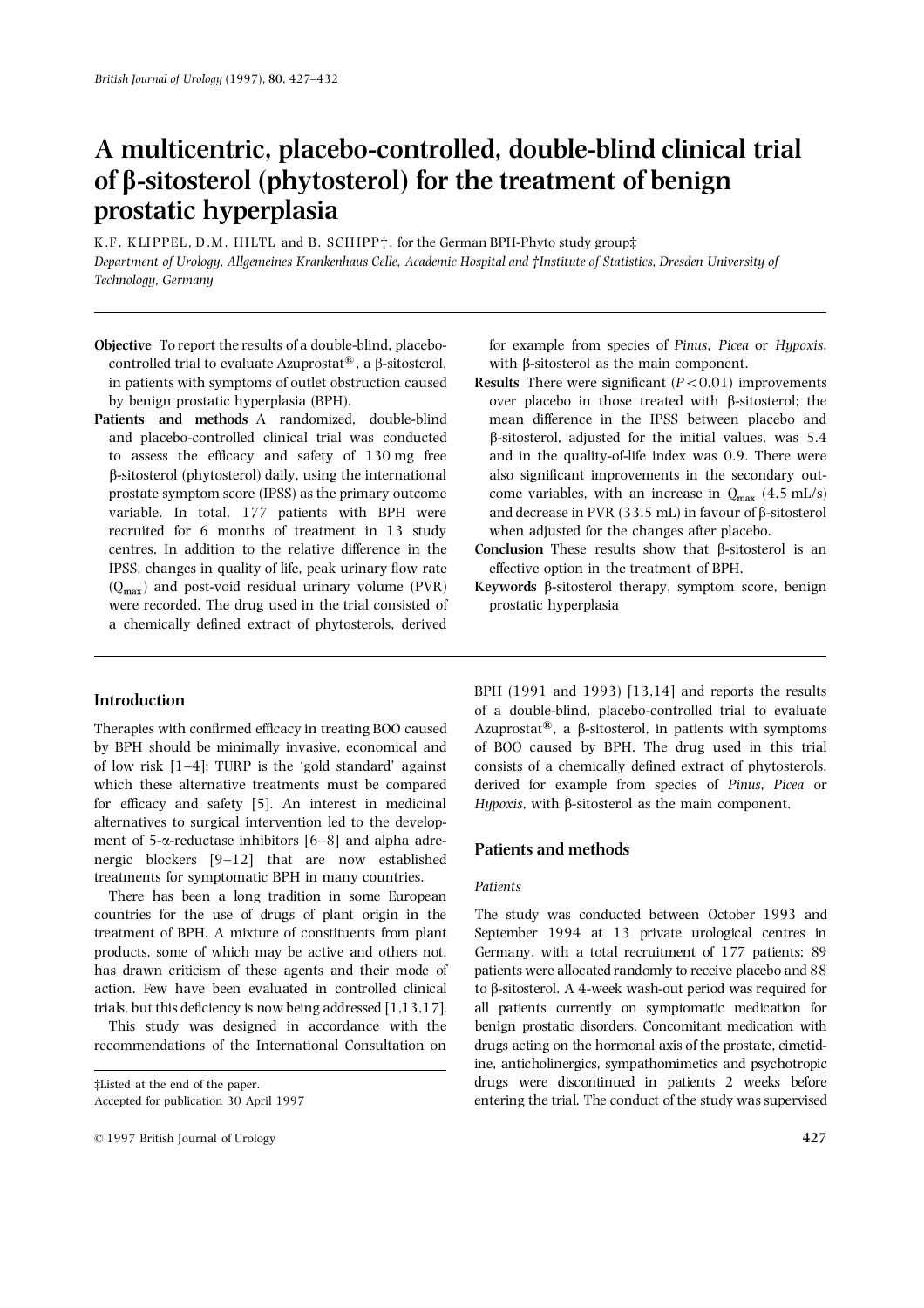### 428 K.F. KLIPPEL et al.

| Characteristic                                                                                                                                                  | Placebo                                                       | $\beta$ -Sitosterol                                           | $P$ ( <i>t</i> -test)                        | Inclusion criteria<br>IPSS of at $\geq 6$ points                                                                                                                               |
|-----------------------------------------------------------------------------------------------------------------------------------------------------------------|---------------------------------------------------------------|---------------------------------------------------------------|----------------------------------------------|--------------------------------------------------------------------------------------------------------------------------------------------------------------------------------|
| Mean $(sD)$                                                                                                                                                     |                                                               |                                                               |                                              | Residual urinary volume 30-150 mL                                                                                                                                              |
| Age (years)                                                                                                                                                     | 65.9 (7.43)                                                   | 64.8 (8.06)                                                   | 0.355                                        | $Q_{\text{max}} \le 15$ mL/s, at a voiding volume of $\ge 150$ mL                                                                                                              |
| Height (cm)                                                                                                                                                     | 174.6(6.11)                                                   | 173.9 (5.36)                                                  | 0.484                                        | Benign enlargement of the prostate (DRE)                                                                                                                                       |
| Body weight (kg)                                                                                                                                                | 78.7 (7.91)                                                   | 77.4 (8.05)                                                   | 0.274                                        | Age $50-80$ years                                                                                                                                                              |
| Pre-treatment                                                                                                                                                   | 35.9                                                          | 45.9                                                          | $0.112*$                                     | Body weight $55-100$ kg                                                                                                                                                        |
| drug therapy $(\%)$<br>Concomitant allowed<br>therapies $(\%)$<br>IPSS (points)<br>Ouality of life (points)<br>Peak flow $(mL/s)$<br>Mean voided volume<br>(mL) | 23.5<br>14.9(5.17)<br>3.0(0.91)<br>11.3(2.70)<br>246.8 (98.8) | 27.5<br>16.0(4.58)<br>3.2(0.79)<br>10.6(3.33)<br>236.5 (94.5) | $0.624*$<br>0.144<br>0.158<br>0.116<br>0.477 | Exclusion criteria<br>IPSS of $<6$ points<br>Prostatic malignancy<br>PSA level $>10$ ng/mL<br>Bacterial prostatitis<br>Urinary infection<br>History of acute urinary retention |
| Residual urine volume<br>(mL)                                                                                                                                   | 63.1 (26.36)                                                  | 63.4 (28.97)                                                  | 0.935                                        | History of surgical prostatic intervention<br>Need for surgical intervention in case of urethral stricture or<br>bladder diverticulae                                          |

After taking the patients' history at the initial visit, the symptom score and quality-of-life (QOL) index were recorded using the IPSS questionnaire. The post-void component. In contrast to the glycosidic phytosterols residual urinary volume (PVR) was measured by transable originally in plant sources, the drugs used in current residual urinary volume (PVR) was measured by transab-<br>dominal ultrasonography after measuring urinary flow therapy are defined compositions of free phytosterolic dominal ultrasonography after measuring urinary flow therapy are defined compositions of free phytosterolic<br>rate and voiding volume. The prostatic volume was not components (aglycons) produced by current manufacturrate and voiding volume. The prostatic volume was not<br>components (aglycons) produced by current manufactur-<br>reserved by ultrasonomanly Patients underwant a DRF ing processes (Pharmaceutical Monograph for the assessed by ultrasonography. Patients underwent a DRE ing processes (Pharmaceutical Monograph for the and blood was sampled for laboratory tests including European Pharmacopoeia, in preparation). Each patients and blood was sampled for laboratory tests including European Pharmacopoeia, in preparation). Each patients liver and renal function PSA level and a blood cell took two capsules per day, each containing 65 mg either liver and renal function, PSA level and a blood cell took two capsules per day, each containing 65 mg either count: a urine sample was also cultured Inclusion and of  $\beta$ -sitosterol (Azuprostat<sup>®</sup>, Azupharma, Germany) or count; a urine sample was also cultured. Inclusion and of β-sitosterol (Azuprostat<sup>®</sup>, Azupl<br>exclusion criteria are shown in Table 2 placebo over a period of 6 months. exclusion criteria are shown in Table 2.<br>During the follow-un each patient was evaluated and been supplied with one package of

was recorded by counting the capsules not used in the randomized sequence, with each of these containing<br>marriaus month Side offects and possible concernitorial smaller boxes with the medication calculated for one previous month. Side-effects and possible concomitant smaller boxes with the medication calculated for one predication were recorded and evaluated according to the month of therapy. All capsules were manufactured to medication were recorded and evaluated according to the month of therapy. All capsules were manufactured to exclusion criteria. The IPSS and OOI index were assessed meet the requirements of the study; there were no exclusion criteria. The IPSS and QOL index were assessed, in eet the requirements of the study; there were no<br>the PVP and urinary flow rate measured and the mediate differences in size, shape, colour, weight, smell or tast the PVR and urinary flow rate measured, and the medi-<br>cation for the following month supplied Laboratory tests between active or placebo capsules and all were packaged cation for the following month supplied. Laboratory tests, between active or placebo conducted at the initial visit were repeated after 6 months in the same blister-packs. conducted at the initial visit, were repeated after 6 months. A subjective assessment of efficacy was obtained by questionnaire at the final follow-up visit. Statistical analysis

extract of phytosterols with  $\beta$ -sitosterol as the main up visit. The QOL index, PVR and peak urinary flow rate

Table 1 Patients characteristics at recruitment Table 2 Inclusion and exclusion criteria

| Characteristic                                                | Placebo      | <i><b>B-Sitosterol</b></i>  | $P$ ( <i>t</i> -test) | Inclusion criteria<br>IPSS of at $\geq 6$ points                  |
|---------------------------------------------------------------|--------------|-----------------------------|-----------------------|-------------------------------------------------------------------|
| Mean (sp)                                                     |              |                             |                       | Residual urinary volume 30-150 mL                                 |
| Age (years)                                                   | 65.9(7.43)   | 64.8 (8.06)                 | 0.355                 | $Q_{\text{max}} \le 15$ mL/s, at a voiding volume of $\ge 150$ mL |
| Height (cm)                                                   | 174.6(6.11)  | 173.9 (5.36)                | 0.484                 | Benign enlargement of the prostate (DRE)                          |
| Body weight (kg)                                              | 78.7 (7.91)  | 77.4 (8.05)                 | 0.274                 | Age $50-80$ years                                                 |
| Pre-treatment                                                 | 35.9         | 45.9                        | $0.112*$              | Body weight 55-100 kg                                             |
| drug therapy $(\%)$                                           |              |                             |                       | Exclusion criteria                                                |
| Concomitant allowed                                           |              |                             |                       | IPSS of $< 6$ points                                              |
| therapies $(\% )$                                             | 23.5         | 27.5                        | $0.624*$              | Prostatic malignancy                                              |
| IPSS (points)                                                 | 14.9(5.17)   | 16.0(4.58)                  | 0.144                 | PSA level $>10$ ng/mL                                             |
| Quality of life (points)                                      | 3.0(0.91)    | 3.2(0.79)                   | 0.158                 | Bacterial prostatitis                                             |
| Peak flow (mL/s)                                              | 11.3(2.70)   | 10.6(3.33)                  | 0.116                 | Urinary infection                                                 |
| Mean voided volume                                            |              |                             |                       | History of acute urinary retention                                |
| (mL)                                                          | 246.8 (98.8) | 236.5(94.5)                 | 0.477                 | History of surgical prostatic intervention                        |
| Residual urine volume                                         |              |                             |                       | Need for surgical intervention in case of urethral stricture or   |
| (mL)                                                          |              | $63.1(26.36)$ $63.4(28.97)$ | 0.935                 | bladder diverticulae                                              |
|                                                               |              |                             |                       | <b>Bladder</b> stones                                             |
| *Chi-square test.                                             |              |                             |                       | Phimosis and meatal stenosis                                      |
|                                                               |              |                             |                       | Insulin-dependent diabetes                                        |
| by extensive monitoring; in addition, the responsible         |              |                             |                       | Abnormal laboratory values, e.g. glutamic-pyruvic transaminase,   |
| specialists in each centre nominated a second person          |              |                             |                       | glutamic-oxaloacetic transaminase, alkaline phosphatase,          |
| (study assistant) to supervise the patients' appointments     |              |                             |                       | creatinine                                                        |
|                                                               |              |                             |                       | Severe cardiopulmonary disease                                    |
| and internal quality control. Table 1 lists the patients'     |              |                             |                       | Neurological or psychological disorders                           |
| characteristics of both groups at the beginning of the study. |              |                             |                       | Concomitant prostatotropic treatment                              |
|                                                               |              |                             |                       | Abuse of alcohol or drugs                                         |
| Methods                                                       |              |                             |                       | Expected non-compliance                                           |
|                                                               |              |                             |                       |                                                                   |

During the follow-up, each patient was evaluated Each centre had been supplied with one package of onthly (seven visits in total) and on each visit compliance medication for each patient, numbered according to a monthly (seven visits in total) and on each visit compliance medication for each patient, numbered according to a<br>was recorded by counting the cancules not used in the randomized sequence, with each of these containing

The primary endpoint of the study was the relative Medication difference in the IPSS between the groups, measured by The term  $\beta$ -sitosterol represents a chemically defined the percentage change from the initial to the final follow-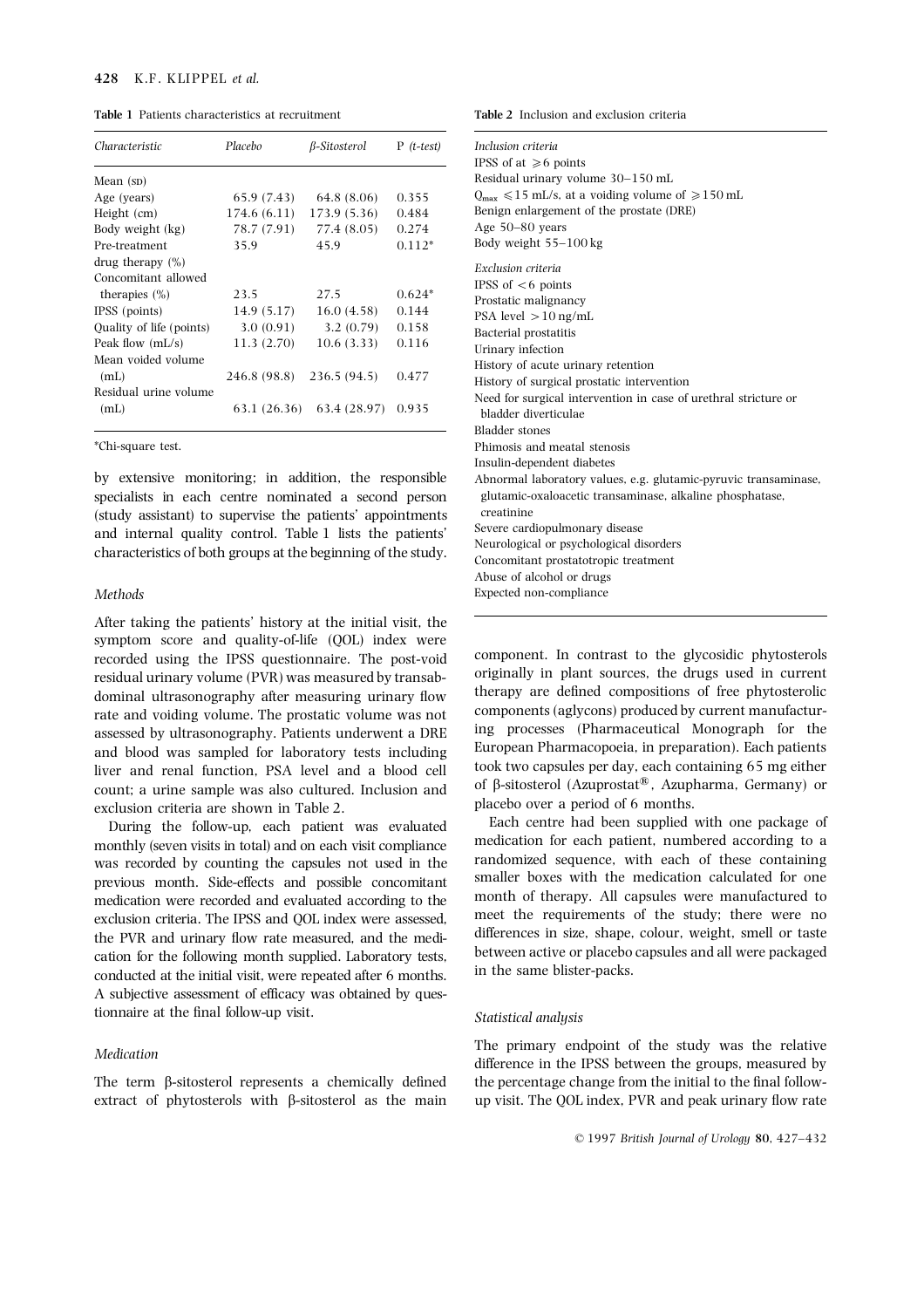detect a difference of 3 points (sp of 5 points) in the mean IPSS during the 6 months of treatment between the groups (considered as clinically relevant), 61 patients were needed in each treatment group to give a power of 95% ( $\alpha = \beta = 0.05$ ). With an expected withdrawal rate of about 15 patients per treatment arm and the reduced efficiency of the non-parametric method, the planned size of the treatment groups was increased to 90 patients.<br>The IPSS scores were analysed statistically using the one-sided Mann-Whitney test at the 5% level of significance. All other tests of significance were considered descriptive. The intention-to-treat analysis was used to evaluate the results for the IPSS; for patients who did not complete the 6 months of treatment, the last value obtained was carried forward to 6 months.

11–24) patients. There were no violations of the decided to withdraw because he felt a rapid worsening exclusion criteria, but some inclusion criteria were not of symptoms. All other withdrawals were for nonmet. One patient (on b-sitosterol) was 49 years old at compliance caused by the patient's decision, or by being the beginning of the study and five others exceeded the unable to attend regular follow-up checks in the centres; age limit (two on placebo, three on  $\beta$ -sitosterol). Two this is a general problem in out-patient trials with older patients had a PVR of <30 mL (one on placebo, 10 mL, participants, rather than a consequence of the treatment. and one on  $\beta$ -sitosterol, 20 mL) and one patient had a None of the severe incidents in the  $\beta$ -sitosterol group PVR of 194 mL. was attributable to the drug and decoding of the

### Withdrawals and side-effects

Twenty-two patients did not complete the 6 month 0utcome period of treatment, 11 in each group. In the placebo Most (87.5%) of the patients completed the study in group, one patient was excluded after an acute myocar- accordance with the protocol to the 6-month follow-up; dial infarction. In the  $\beta$ -sitosterol group, one patient was the earlier withdrawals were incorporated into the

 $(Q_{\text{max}})$  were assessed as secondary outcome variables. To Table 3 Primary and secondary outcomes after 6 months of datact a difference of 3 points (sp of 5 points) in the therapy with B-sitosterol or placebo (mean [sp])

|                         | <i>Initial</i> | 6 months     | <b>Difference</b> |
|-------------------------|----------------|--------------|-------------------|
| β-sitosterol            |                |              |                   |
| IPSS (points)           | 16.0(4.58)     | 7.8(4.93)    | $-8.2(5.74)$      |
| Ouality of life         |                |              |                   |
| (points)                | 3.3(0.79)      | 1.4(0.65)    | $-1.8(1.02)$      |
| $Q_{\text{max}}$ (mL/s) | 10.6(3.33)     | 19.4 (8.62)  | 8.9 (8.86)        |
| $PVR$ (mL)              | 63.4 (29.0)    | 25.6 (28.8)  | $-37.5(37.2)$     |
| Placebo                 |                |              |                   |
| IPSS (points)           | 14.9 (5.17)    | 12.1(5.56)   | $-2.8(4.18)$      |
| Ouality of life         |                |              |                   |
| (points)                | 3.1(0.91)      | 2.2(0.98)    | $-0.9(0.91)$      |
| $Q_{\rm max}$ (mL/s)    | 11.3(2.7)      | 15.7 (6.12)  | 4.4(5.87)         |
| $PVR$ (mL)              | 63.1 (26.36)   | 59.1 (44.12) | $-4.1(33.57)$     |
|                         |                |              |                   |

Withdrawn because of recurrent indigestion under medi-<br>cation. Two patients had sudden cardiac infarction, one All but three centres recruited a median of 18 (range suffered a stroke with hemiparesis and one patient randomization was unnecessary.



Fig. 1. Individual relative changes (%) in the IPSS from the initial to final visit. Green, Placebo. Red, b-sitosterol.

<sup>© 1997</sup> British Journal of Urology 80, 427–432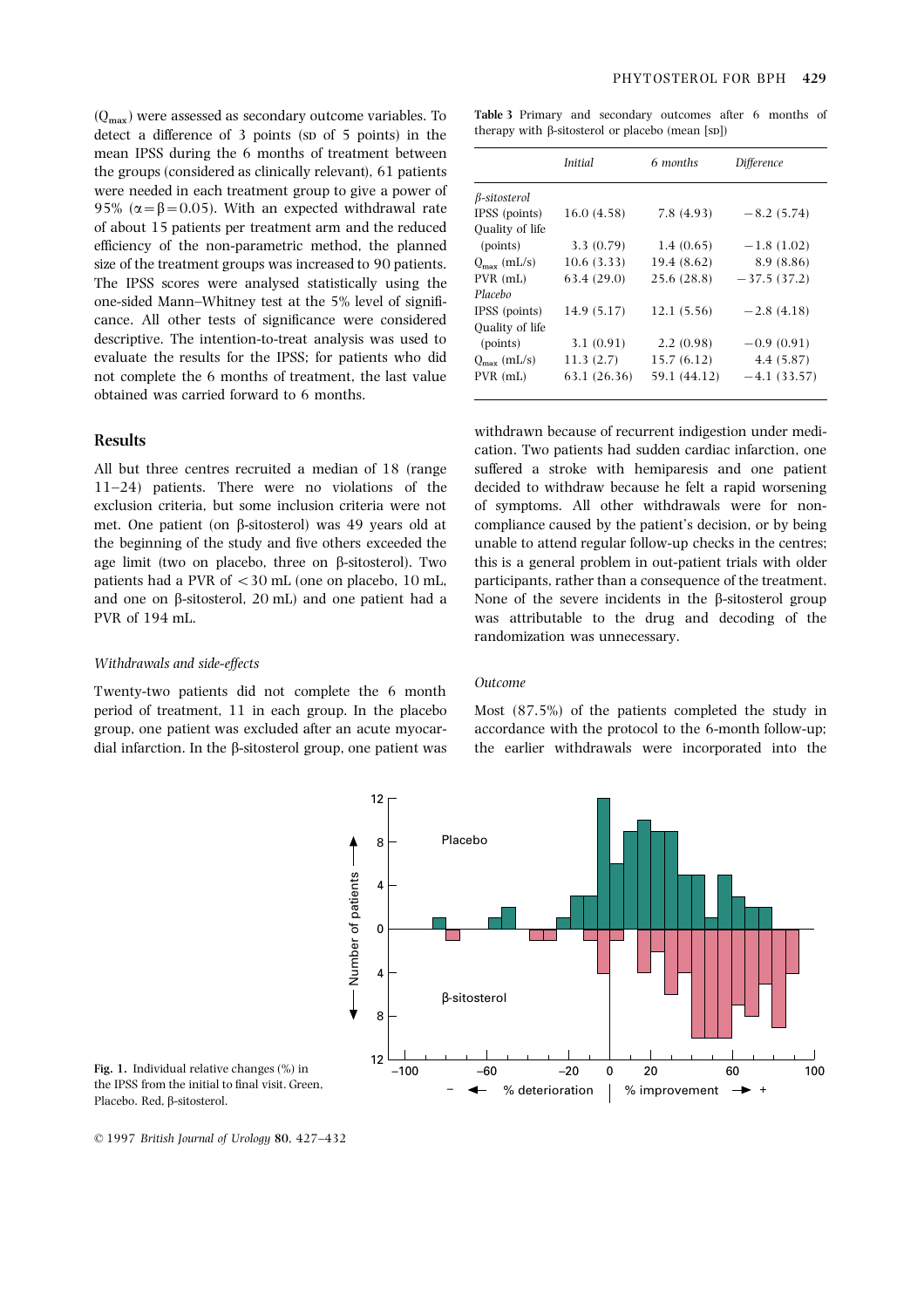ary variables showed significant  $(P<0.01)$  improve- those in an earlier pilot study with  $\beta$ -sitosterol [15] and ments in the  $\beta$ -sitosterol group, but improvements to with the outcome reported by Berges *et al.* [17]. The unexpected levels also occurred in the placebo group design of the latter and the present trial were similar (Table 3). The improvement in the IPSS with  $\beta$ -sitosterol [13,14], but differed in the symptom score used and in and placebo was 51% and 19%, respectively. the dosage regimen. Berges et al. used a modified

placebo, adjusting for the initial values in IPSS, the secondary variable, recorded only three times during the difference in the changes in the IPSS (and other variables) follow-up; the dose regimen was 20 mg three times daily, for the groups was also calculated; the mean advantage whereas 65 mg was administered twice daily in the of  $\beta$ -sitosterol was then 5.4 IPSS points and the corre- present study. The limited availability of dose-response sponding advantage in QOL index was 0.9 points, for relationships for such phytotherapeutic drugs remains a  $Q_{\text{max}}$  4.5 mL/s and PVR 33.5 mL in favour of  $\beta$ -sitosterol point of criticism. In the present study, the higher dose (Table 3).

the first month in both groups; the improvement dose range for the BPH indication in Germany. increased more slowly to 6 months in both groups, but In both trials, treatment with  $\beta$ -sitosterol produced a with less variation in the profile of the  $\beta$ -sitosterol group. greater improvement than did placebo for the symptom The advantage with  $\beta$ -sitosterol increased from 2.6 at 1 score,  $Q_{\text{max}}$  and QOL index. The PVRs were comparable month to 4.5 and 5.4 at 3 and 6 months, respectively. at recruitment but were reduced significantly in bo The better performance of  $\beta$ -sitosterol is illustrated in trials (by 33 mL more than placebo in the present study Fig. 1; two histograms, one above and one below the and by 24 mL in [17]. baseline, show the frequency (number of patients) with The improvement in the assessed variables was more similar individual relative percentage changes from the rapid in the first month of therapy than later (with initial to the final visit in both treatment groups.  $\beta$ -sitosterol and placebo). Such improvement profiles are

treatment of BPH, are rarely considered in international a difference of 2.6 points over placebo after 4 weeks. scientific discussion on the treatment strategies for BPH. However, the statistically defined endpoint in the In 1991, the International Consensus Committee on present trial was not the absolute IPSS profile but the BPH stated that 'Although these extracts have been relative difference in the IPSS between the placebo and widely used for many years in various countries, they  $\beta$ -sitosterol groups measured as the percentage change have not yet been studied adequately to determine their from the initial to the final visit (Fig. 1). This analysis exact effectiveness and their mode of action.' [13]. Since highlights the individual changes in IPSS and shows the then, pharmacological and clinical research on phyto- 'benefit' to patients in both groups. therapeutic compounds for BPH has increased with the In contrast with the present study, randomized trials growing interest of health professionals and patients in with finasteride have used the change in prostatic such low-risk, low-cost drugs [1,16]. Berges *et al.* volume as the endpoint  $[6,8,21]$ . Considering the mechreported the use of b-sitosterol (phytosterols) in patients anism of action of finasteride, this is the primary and with BPH [17]; in this randomized, placebo-controlled, most important outcome variable in studies with this double-blind trial, the efficacy, safety, benefits and risks drug. In the present trial, it was not deemed necessary of b-sitosterol therapy were clearly established. to assess this variable because no reduction could be

primary outcome variable, according to international by the results of Berges et al. [17] where improvements recommendations [13,14] and showed a significant occurred with no change in prostatic volume. For finasadvantage of  $\beta$ -sitosterol over placebo and a favourable teride, the reported change from baseline in  $Q_{\text{max}}$  was benefit-risk ratio. There was a significant reduction in the up to 4 mL/s after 10–12 months [20] and t IPSS in patients receiving  $\beta$ -sitosterol compared with ment in symptom score was 3.6 after 36 months of those receiving placebo and an improvement in the long-term follow-up [8] or 6.4 (4 in placebo) as reported subjective evaluation of quality of life;  $Q_{\text{max}}$  and PVR were by others [22,23]. These outcomes, calculated from also significantly improved compared with placebo. No baseline, are similar to the improvements over plac relevant side-effects were observed in the treatment group. observed in the present study.

intention-to-treat analysis. Both the IPSS and the second- The results from the present trial are comparable with To assess the improvement with  $\beta$ -sitosterol over Boyarsky score [18] as the primary and the IPSS as a used has been confirmed in practice by almost 15 years Nearly half of the total improvement had occurred in of empirical experience and is fully within the registered

at recruitment but were reduced significantly in both

similar to those reported in other studies of BPH **Discussion**<br>The present using alpha-blocking agents or finasteride [8,12,19]. The present trial showed slightly more rapid Plant-derived drugs, although well established in the changes initially than did that by Berges et al. [17], with

The present multicentre trial used the IPSS as the expected with B-sitosterol [24]. This was also confirmed up to  $4$  mL/s after  $10-12$  months [20] and the improvebaseline, are similar to the improvements over placebo.

© 1997 British Journal of Urology 80, 427–432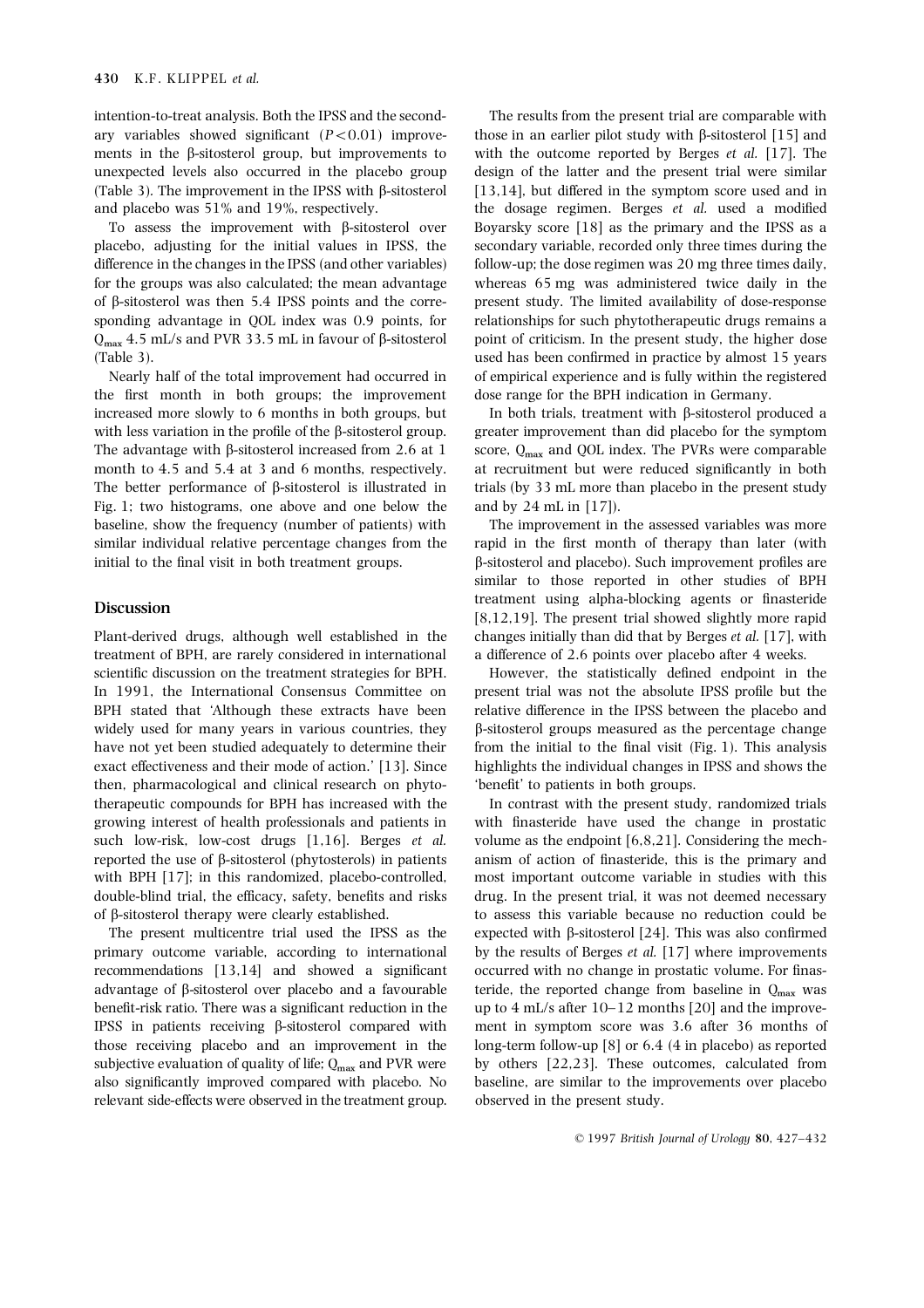range of mostly significant improvements, lower or Disorders. Philadelphia: Lea & Febiger, 1989: 204–31<br>higher than those in the present study With alfugosin 3 Isaacs JT. Importance of the natural history of benign 1 Islam higher than those in the present study. With alfuzosin,<br>
<sup>3</sup> Isaacs JT. Importance of the natural history of benign prostatic hyperplasia in the evaluation of pharmacologic  $(39\%) \text{ in the symptom score, } 3.1 \text{ mL/s in } Q_{\text{max}} \text{ and } 31 \text{ mL}$   $(39\%) \text{ in PVR. The results reported for doxazosin were an improvement of } 39\% \text{ for the iterative and obstructive symplectic hyperplasia in the evaluation of pharmacologic intervention. *Prostate* 1990; 3(Suppl): 1–7  
\n4 Lower from the cost of treatment with financial time, the cost of treatment with financial time. *W* is the evaluation of pharmacologic intervention. *Prostate* 1990; 3(Suppl): 1–7  
\n50000000000000000000000000000$ toms, respectively [11], while the changes in  $Q_{\text{max}}$  were hyperplasia. Urology 1995; 46: 477–83<br>up to 2.9 mL/s [19] or 45% [11]. PVRs were monitored 5 Fowler FL Wenneberg IE. Timothy RI in two of the studies [9,11] and showed reductions of status and quality of life following prostatectomy. JAMA 15–72%. Similar results were observed with prazosin 1988; 259: 3018–22 [11], while the results for terazosin [12,25] showed b Finasteride Study Group. Finasteride (MK-906) in the improvements in the symptom scene of up to 5.0 and treatment of benign prostatic hyperplasia. Prostate 1993: improvements in the symptom score of up to 5.0 and treatment  $\frac{1}{22}$ ,  $\frac{291-9}{2}$ up to 5.4 mL/s for  $Q_{\text{max}}$ . Other reported changes from<br>baseline in  $Q_{\text{max}}$  showed improvements of 10, 6.9 and<br>6.2 mL/s for indoramin, prazosin and phenoxybenzam-<br>ine, respectively [26–28]. However, all these results<br> should be compared with the corresponding changes in  $\frac{5:18-24}{\sqrt{25}}$  for benign prostatic hyperplasia. Current Opin Urol 1995; the associated placebo groups to calculate the actual 9 Christensen MM, Bendix Holme J, Rasmussen PC et al. improvement over placebo. Doxazosin treatment in patients with obstruction. A double

cological therapies in general and particularly in patients 27: 39–44 with BPH who wish to avoid operative intervention [29]; 10 Jardin A, Bensadoun H, Delauvauche-Cavallier MC, Attali<br>P. Alfuzosin for treatment of benign prostatic hypertrophy. responses of up to 40% or more have been reported<br>F30, 321 The placebo response in the present study was The BPH-ALF Group. Lancet 1991; 337: 1457–61 [30–32]. The placebo response in the present study was The BPH-ALF Group. Lancet 1991; 337: 1457–61<br>about 19% in the IPSS, 29% in the QOL index and 43% 11 Dutkiewicz S, Witeska A. Doxazosin — an alpha-1 receptor<br>in  $Q_{\text{$ the same drug [15] and to the results for other drugs 12 Lepor H. Long-term efficacy and safety of terazosin in used to treat BPH. The corresponding placebo response patients with benign prostatic hyperplasia. Terazosin reported by Berges *et al.* [17] was lower with their Research Group. Urology 1995; 45: 406–13 chosen symptom score, but was more apparent in the 13 Cockett AT, Aso Y, Denis L, Khoury S. The international PVR. Thus, the placebo response can be accounted for prostate symptom score (I-PSS) and quality of life assessby normal statistical variability and appears to be a ment. In Proceedings of the international consultation of benign<br>prostatic hyperplasia. Paris 1991: 280-1 usual response for patients with BPH as characterized in *prostatic hyperplasia*. Paris 1991: 280–1<br>this study, Eurther research should now focus on the  $14$  Fitzpatrick JM, Dreikorn K, Khoury S, Trapeznikowa M,

This work was sponsored by Azupharma, Germany and 15 Fischer A, Winkler CD, Klippel KF. Konservative Therapie supported by the DGO (German Society For Oncology). der benignen Prostatahyperplasie mit hochdosiertem The efforts of Mrs Patricia Davies and Dr E. Ruckdäschel  $\beta$ -Sitosterin (65 mg): Ergebnisse einer placebokontrollierten are gratefully acknowledged for improving the grammar  $\qquad$  Doppelblind-studie. Uroscop 1993; 1: 12–20

- Prostatahyperplasie (BPH). Urologe 1995; 34: 119–29 18 Boyarsky S. Guidelines for investigation of benign prostatic
- 

© 1997 British Journal of Urology 80, 427–432

Trials with alpha-receptor blocking agents show a benign prostatic hyperplasia. In Paulsen DF ed. Prostatic

- 
- 
- 5 Fowler FJ, Wenneberg JE, Timothy RP et al. Symptom
- 
- 
- 
- It is well known that placebo effects occur in pharma-<br>
blind placebo-controlled study. Scand J Urol Nephrol 1993;
	-
	-
	-
	-
- this study. Further research should now focus on the<br>possible biochemical mechanisms of  $\beta$ -sitosterol action<br>in patients with BPH.<br>Aso Y, Chatelain C, Denis L, Griffith K. Khoury S, Murphy G, eds, Proceedings of the 2nd International Consultation on Acknowledgement Benign Prostatic Hyperplasia (BPH), Paris 27-30 June 1993, 1994
	-
- 16 Czygan F-Chr, Kemper F, eds. Zeitschrift für Phytotherapie, of the manuscript.  $\frac{16}{2}$  Abstractband 6. Phytotherapiekongress Berlin 1995: 4–6 and 21
- 17 Berges RR, Windeler J, Trampisch HJ, Senge Th and the References **b-sitosterol study group: randomised, placebo-controlled,** 1 Dreikorn K, Schoenhoefer PS. Stellenwert von double- blind clinical trial of b-sitosterol in patients with Phytotherapeutika bei der Behandlung der benignen benign prostatic hyperplasia. Lancet 1995; 345: 1529–32
- 2 Heyns CF, de Klerk DP. Pharmaceutical management of hypertrophy. Trans Am Assoc Gen Urin Surg 1977; 68: 29–32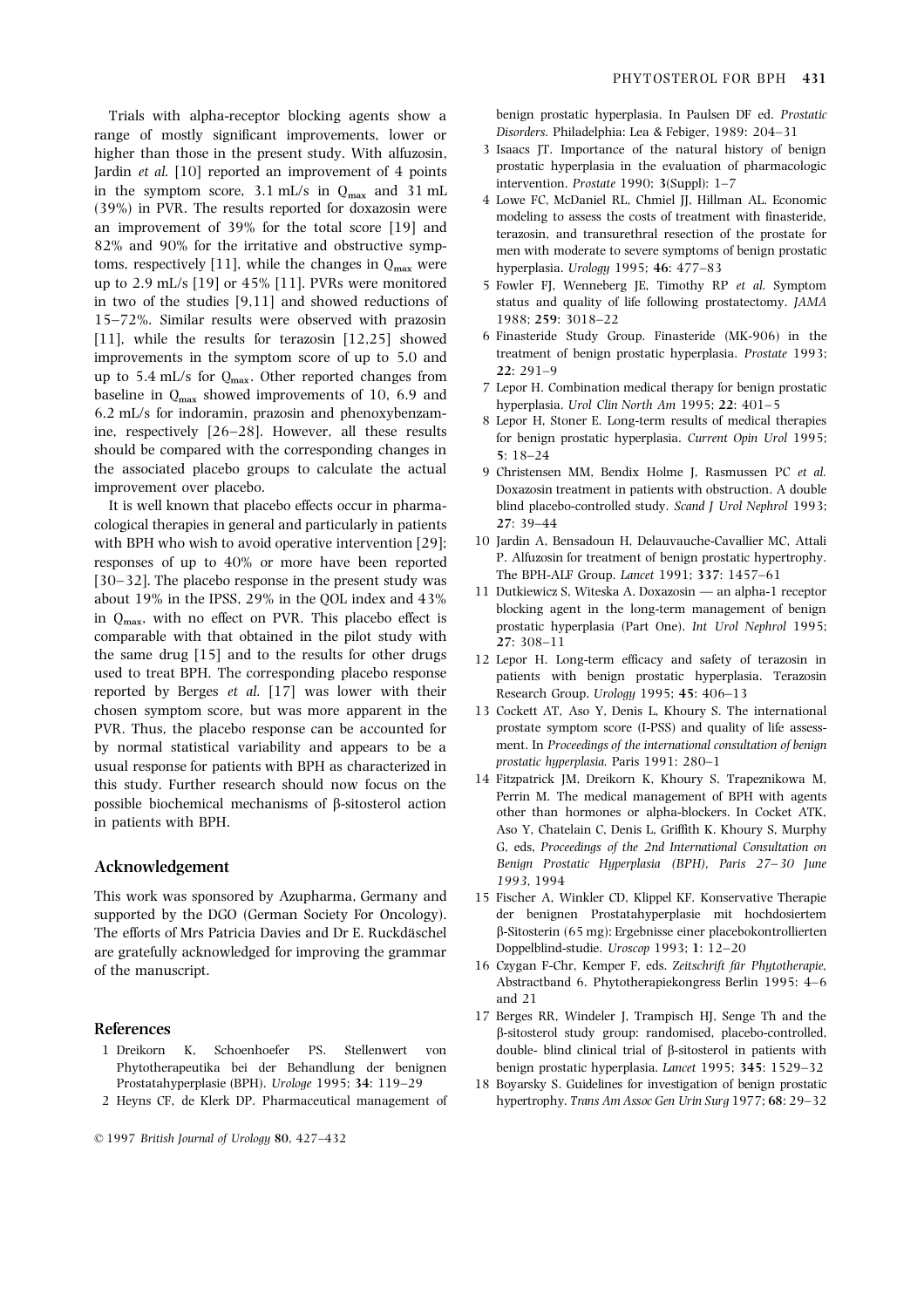- of benign prostatic hyperplasia in normotensive patients: a Prostatahyperplasie. Urologe 1990; 29: 8–16 multicenter study. *J Urol* 1995; 154: 105–9 30 Abrams PH. A double-blind trial on the effects of candicidin
- ence in the treatment of benign prostatic hyperplasia with 1977; 49: 67 finasteride. J Androl 1991; 12: 372–5 31 Castro JE. Letter to the editor: trial designs. Proc R Soc Med
- 21 Stoner E and The Finasteride Study Group: The clinical 1972; 65: 126 effects of a 5x-reductase inhibitor, finasteride, on benign 32 Castro JE, Griffith HJL. A double blind, controlled, clinical
- 22 Rittmaster RS. Finasteride. N Engl J Med 1994; 330: 120-5 J Surg 1971; 58: 485
- 23 Frankel S. Analysing finasteride data. Neurourol Urodynam 1995; 14: 619–24
- 24 Rhodes L, Primka R L, Berman C et al. Comparison of Authors finasteride (Proscar<sup>®</sup>), a 5 $\alpha$  reductase inhibitor, and various K.F. Klippel, MD, Chief. commercial plant extracts in in vitro and in vivo  $5\alpha$  D.M. Hiltl, PhD, MC. reductase inhibition. Prostate 1993; 22: 43-51 B. Schipp. PhD Chief.
- 25 Kaplan SA, Soldo KA, Olsson CA. Terazosin and doxazosin Correspondence: Professor K.F. Klippel, Department of Urology, study to determine the effect of dosing regimen on efficacy Siemensplatz 4, 29233 Celle, Germany. and safety. Eur Urol 1995; 28: 223–8
- 26 Jacovou JM, Dunn M. Indoramin: an effective new drug in the management of bladder outflow obstruction. Br *I Urol* The German BPH-Phyto study group
- 
- benign prostatic obstruction. Br J Urol 1978; 50: 551-4 M. Tietze
- 19 Fawzy A, Braun K, Lewis GP, Gaffney M, Ice K, Dias N, for 29 Dreikorn K, Richter R, Schoenhoefer PS. Konservative, the multicenter study group. Doxazosin in the treatment nicht-hormonelle Behandlung der benignen
- 20 The MK-906 (Finasteride) Study Group: One-year experi- on patients with benign prostatic hypertrophy. Br J Urol
	-
	- prostatic hyperplasia. J Urol 1992; 147: 1298–1302 trial of spironolactone for benign prostatic hypertrophy. Br

in normotensive men with symptomatic prostatism: a pilot Allgemeines Krankenhaus Celle, Academic Hospital,

1987; 60: 526–8<br>27 Martorana G, Giberti C, Damonte P. The effect of prazosin<br>27 Martorana G, Giberti C, Damonte P. The effect of prazosin<br>27 Martorana G, Giberti C, Damonte P. The effect of prazosin<br>28 M.F. Klippel, B. Sch Hörstmann, B. Hübner, C.D. Jurincic-Winkler, K. Karbe, double-blind study. IRCS Med Sci 1984; 12: 11–2 Hörstmann, B. Hübner, C.D. Jurincic-Winkler, K. Karbe, 28 Caine M, Perlberg S, Meretyk S. A placebo-controlled R.E. Kersten, H. Latka, C. Mörsch, A. Pfannkuch, A. double-blind study of the effect of phenoxybenzamine in Reek, Th. Roder, H.P. Schaetzle, R. Stich, G. Stockhusen,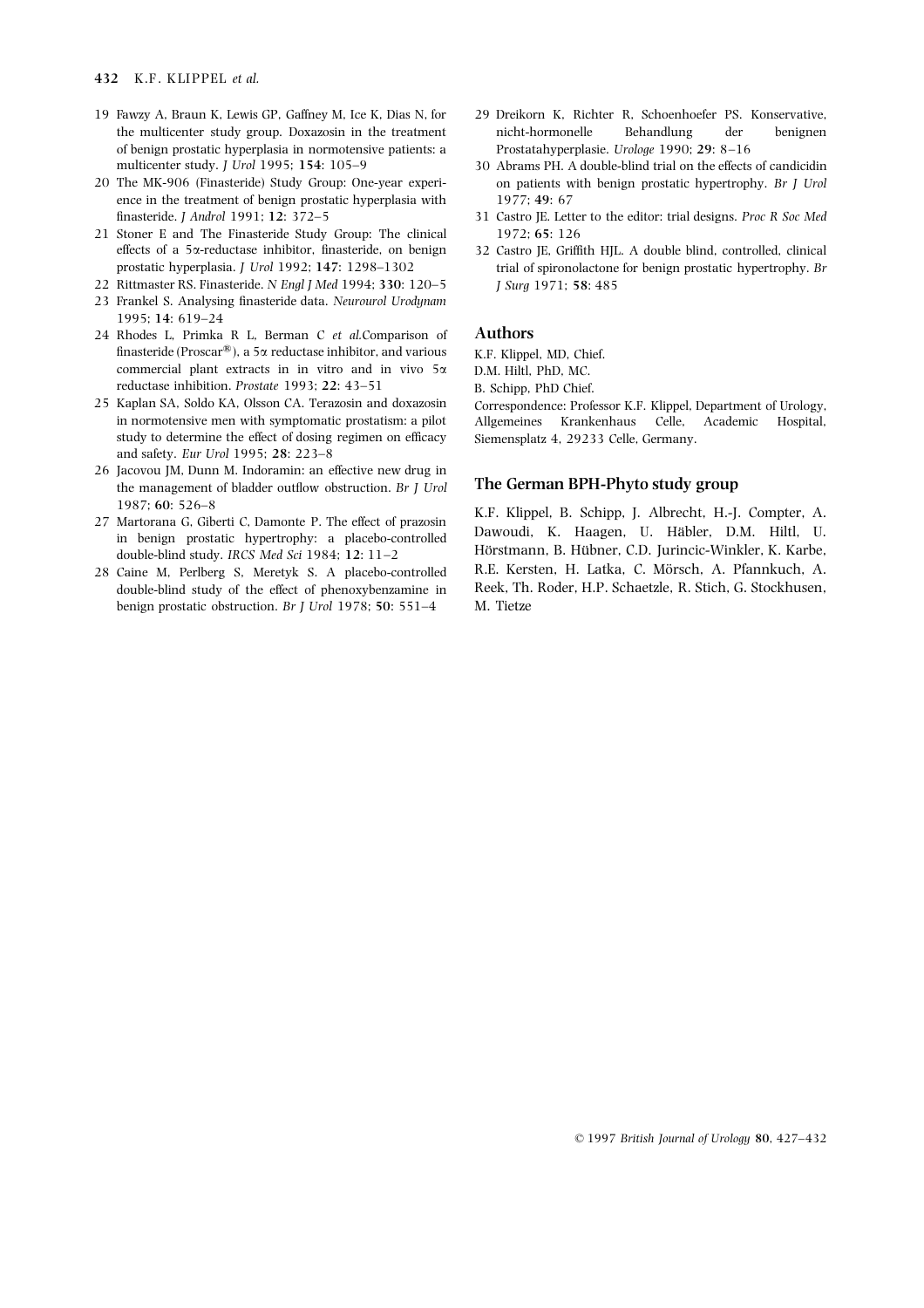# Treatment of symptomatic benign prostatic hyperplasia with b-sitosterol: an 18-month follow-up

R.R. BERGES, A. KASSEN and T. SENGE

Department of Urology, Ruhr-University of Bochum, Herne, Germany

- Objectives To determine the long-term effects of phytotherapy with  $\beta$ -sitosterol (the trade name for  $\beta$ sitosterol used in this study is  $\text{Harzol}^{(8)}$  for symptomatic benign prostatic hyperplasia (BPH).
- Patient and methods At 18 months after enrolment in a 6-month multicentre double-blind placebo-controlled clinical trial with  $\beta$ -sitosterol (reported previously), patients were re-evaluated using the modified Boyarsky score, the International Prostate Symptom Score and quality-of-life index, the maximum urinary flow rate  $(Q_{\text{max}})$  and postvoid residual urine volume (PVR). In this open extension of the original trial (after 6 months of treatment or placebo), patients were free to chose their further treatment for BPH.
- Results In all, 117 patients (59%) were eligible for analysis during the follow-up. Of the former  $\beta$ -sitosterol group, 38 patients who continued  $\beta$ sitosterol treatment had stable values for all outcome

# variables between the end of the double-blind study and after 18 months of follow-up. The 41 patients choosing no further therapy had slightly worse symptom scores and PVR, but no changes in  $Q_{\text{max}}$ . Of the former placebo group, 27 patients who started b-sitosterol after the double-blind trial improved to the same extent as the treated group for all outcome variables. The 18 patients choosing no further therapy showed no signs of improvement.

- Conclusion The beneficial effects of  $\beta$ -sitosterol treatment recorded in the 6-month double-blind trial were maintained for 18 months. Further clinical trials should be conducted to confirm these results before concluding that phytotherapy with  $\beta$ -sitosterol is effective.
- Keywords Benign prostatic hyperplasia, phytotherapy, b-sitosterol, long-term outcome, symptom score

# Introduction

Phytotherapy has a long tradition in the medical treatment of BPH in Europe. Despite there being no established mechanism of action and no precise classi fication of the active compounds for many of these drugs, substantial symptom improvement has been reported in previous studies [1,2]. However, as modern drug therapies are becoming significantly more effective (e.g.  $\alpha$ 1-receptor blocking agents, 5 $\alpha$ -reductase inhibitors), there is an obvious need for valid clinical testing of phytosterol drugs to confirm their claimed benefits.

Currently only two clinical trials have been reported that meet most of the study criteria of the WHO consensus conference for the treatment of BPH [3]. Both studies used  $\beta$ -sitosterol (the trade name for  $\beta$ sitosterol used in this study is  $Harzol^{(B)}$  as the active treatment in their protocols [4,5]. The study design (multi-centred, placebo-controlled and double-blind) was similar in both trials and showed statistically significant improvements in BPH-related symptoms and urodynamic values during a 6-month study period.

Results for the 18-month follow-up of our previous trial  $[4]$  are now available for the primary (modified Boyarsky symptom score) and other outcome variables, e.g. IPSS, the quality-of-life (QoL) index, maximum urinary flow  $(Q<sub>max</sub>)$  and postvoid residual urine volume (PVR) of the 200 patients originally recruited in the study group.

# Patients and methods

After unblinding the 6-month randomized trial [4] both placebo and treated patients were free to choose further treatment or discontinue therapy of any kind. Inclusion criteria for the follow-up evaluation were designed to exclude possible false-positive effects and to maximize the number of patients eligible for evaluation. Therefore, all patients with a follow-up of  $\geq 16$  months (486 days) after recruitment for the double-blind trial were included. To be eligible for analysis patients had to be continuously Accepted for publication 28 February 2000 treated for at least 90% of the follow-up and no changes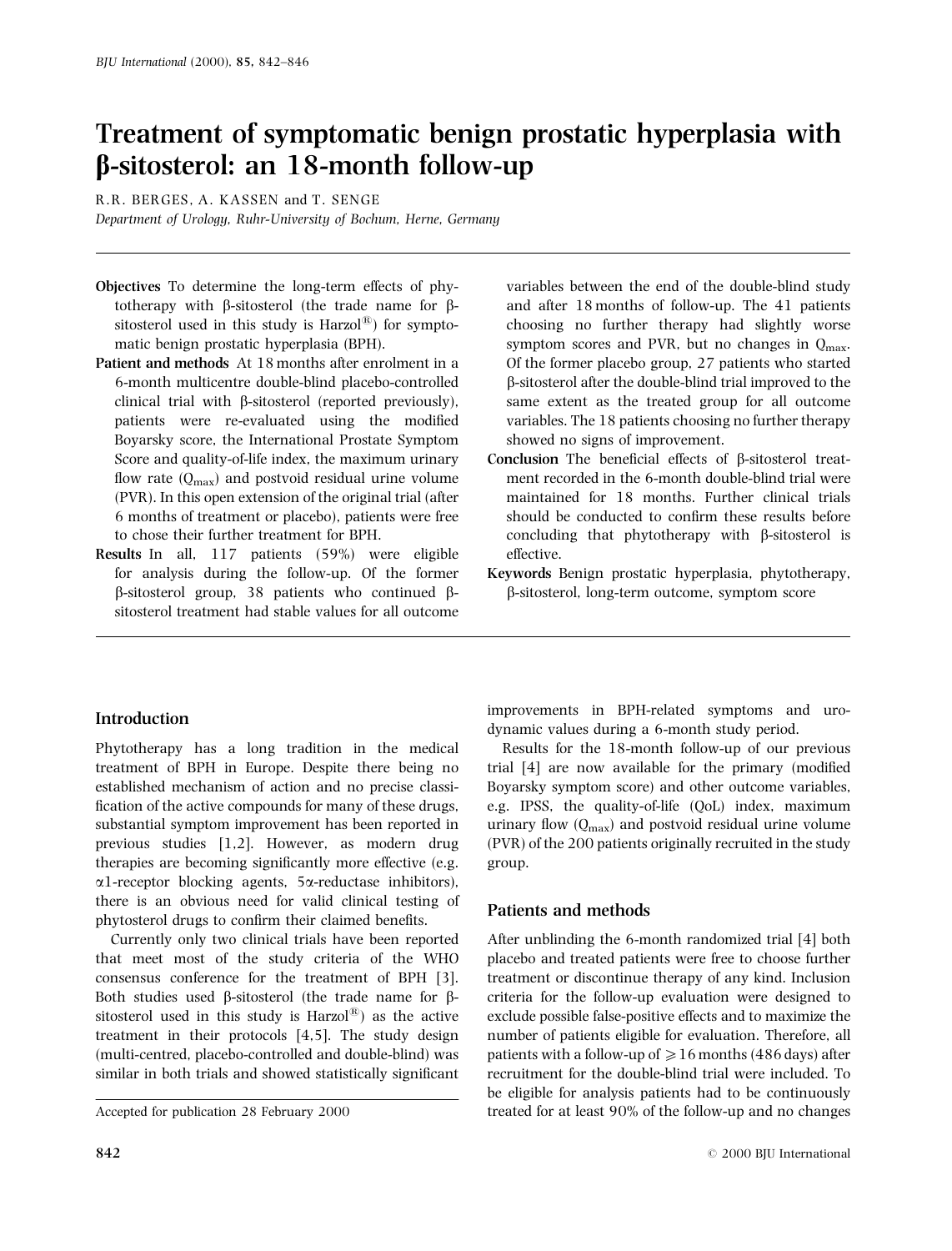in treatment were allowed within the last 6 weeks before the follow-up visit. Patients were excluded from analysis if there was: loss to follow-up; surgical intervention for BPH; discontinuation of study medication during the double-blind trial;  $\alpha$ 1-blocker or finasteride therapy during the follow-up; any combination of  $\beta$ -sitosterol with other phytotherapy; and insufficient follow-up.

For the 18-month follow-up analysis, six groups resulted from the patients' choice of further therapy. Patients from the former  $\beta$ -sitosterol arm accounted for groups 1±3 according to their further treatment in the open extension and those in the former placebo arm accounted for groups  $4-6$  (Table 1).

During the follow-up patients were evaluated according to the original protocol of the double-blind trial. The magnitude of their symptoms was assessed using the modified Boyarsky score and the IPSS, and their  $Q_{\text{max}}$  and PVR were recorded.

Exclusion criteria applied in 83 patients (36 of the former  $\beta$ -sitosterol group and 47 from the former placebo group) of whom 32 had more than one reason for exclusion (Table 2). Eleven patients were excluded for BPH-related surgery, another seven because they discontinued study medication during the double-blind trial and seven because they were treated with  $\alpha$ 1-blockers or finasteride during the follow-up. Thirty-three patients were excluded from analysis as they were lost to followup. From the remaining 152 eligible patients, a further 25 were excluded because of insufficient follow-up. Table 2 also details the distribution between the original groups of patients excluded for each criterion.

The unpaired t-test was used to assess differences between all the variables in the original double-blind trial. The modified Boyarski score in the placebocontrolled study was originally evaluated in an intention-to-treat analysis. Other P values reported (compared with placebo) were considered descriptive only [4], as are all P values reported in the present analysis. The level of significance was defined as  $\alpha = 0.05$  (two-sided).

### Results

Of the 200 patients from the original protocol, 117 (59%)

Table 1 The treatment groups in the open-extension trial

were eligible for the 18-month follow-up analysis; 41% were excluded for various criteria (Table 2). The treatment outcome for the primary and secondary variables is shown in Table 3. Those in group 1 continued to have a favourable outcome, with all values remaining stable from the end of the double-blind study to the 18-month follow-up. There was no additional effect from the longer treatment period. All improvements at 18 months were significantly better (except for PVR) than in those who never received active treatment (group 5).

Of the former placebo group, those in group 4 improved to the same extent as the treated group in the double-blind trial for all variables (Table 3). Symptoms and QoL improved more than in those who remained on watchful waiting (group 5), but the changes in  $Q_{\text{max}}$  and PVR were not significant because there were too few patients. Those in group 5 and those in group 6 (data not shown) had no or minor signs of improvement between the end of the double-blind study and at 18 months of follow-up.

Patients in group 2 showed mild worsening of symptoms and PVR (Table 3), but compared with the baseline values of the original trial, the improvement remained substantial. Comparing the 18-month followup values between group 2 and group 5, the changes in symptoms and QoL (IPSS) were significant. Patients in group 3 (data not shown) improved slightly compared with those who took no further medication.

Of the initial 200 patients, 15 (7.5%) reported undergoing surgery for BPH during the 18-month follow-up; 12 (6%) of these patients belonged to the former placebo group and three (1.5%) to the former b-sitosterol group. The mean time to surgery was 201 days in the patients on placebo and 441 in those taking  $\beta$ -sitosterol.

### **Discussion**

To date, b-sitosterol has been tested in two randomized, placebo-controlled, double-blind clinical trials [4,5], and in many other trials of different design over the last two decades  $[6-8]$ . The first two trials were conducted following the WHO consensus criteria [3], except that

|                                               | Treatment during double-blind trial $(n = 200)$ |                     |
|-----------------------------------------------|-------------------------------------------------|---------------------|
| Treatment in open extension trial $(n = 117)$ | $\beta$ -sitosterol (n = 100)                   | Placebo $(n = 100)$ |
| Group $N(n)$                                  |                                                 |                     |
| $\beta$ -sitosterol                           | 1(38)                                           | 4(27)               |
| Watchful waiting                              | 2(14)                                           | 5(18)               |
| Other phytotherapy (data not shown)           | 3(12)                                           | 6(8)                |

© 2000 BJU International 85, 842-846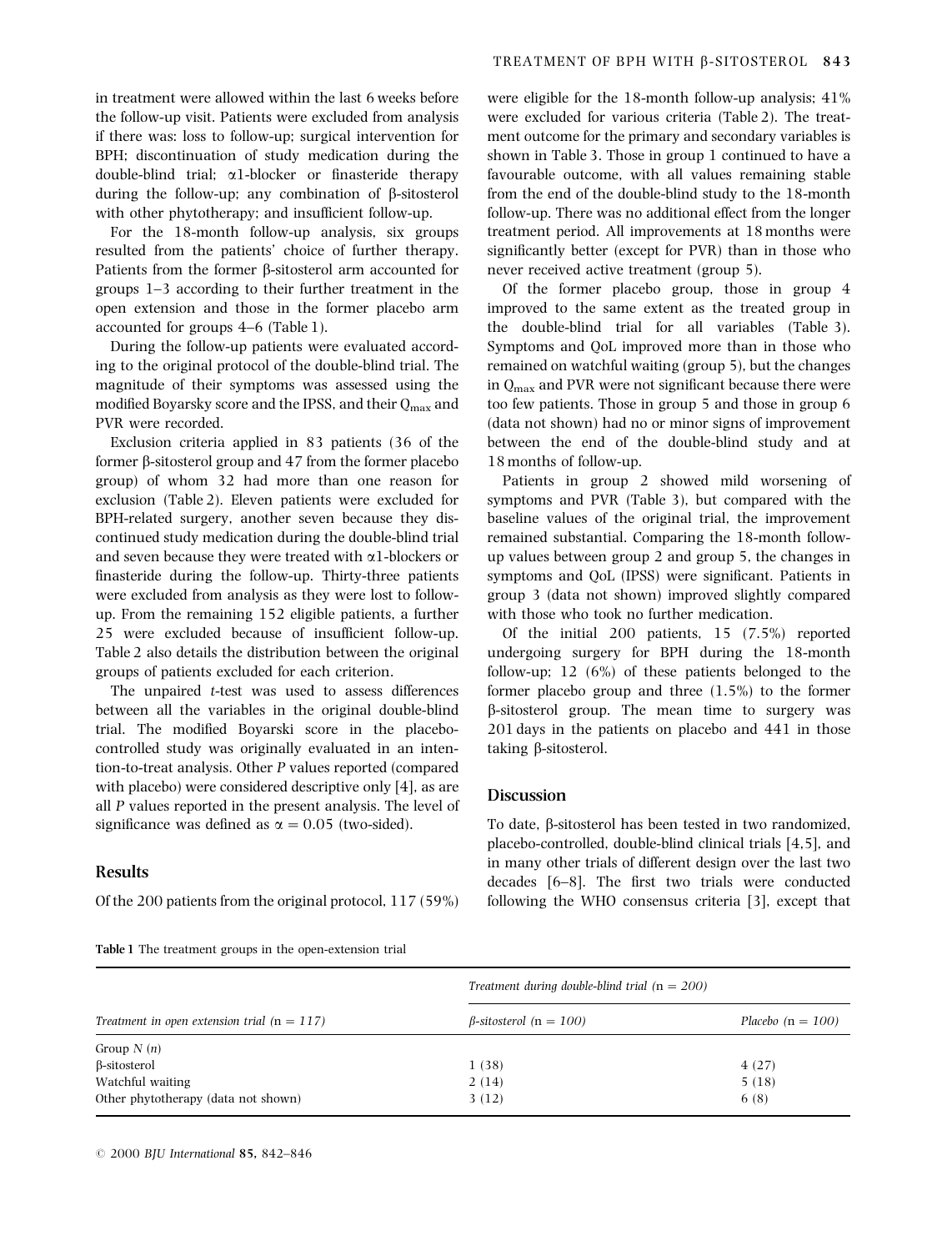### 844 R.R. BERGES et al.

| Table 2 Reasons for exclusion from the 18-month follow-up evaluation. Note that exclusion criteria were applied in the order given, e.g. 15  |
|----------------------------------------------------------------------------------------------------------------------------------------------|
| patients had surgical interventions for BPH but four were already excluded as follow-up data were missing, thus the total number of excluded |
| patients increased by only 11                                                                                                                |

|                                          | Excluded former: | Additional event, however already excluded |            |         |                  |  |
|------------------------------------------|------------------|--------------------------------------------|------------|---------|------------------|--|
| Reason and order for exclusion           | Sitosterol       | Placebo                                    | Sitosterol | Placebo | Cumulative total |  |
| Lost to follow-up                        | 14               | 19                                         |            |         | 33               |  |
| Surgical intervention                    |                  | 8                                          |            | 4       | 44               |  |
| Medication discontinued                  |                  | 6                                          |            | 8       | 51               |  |
| during randomized trial                  |                  |                                            |            |         |                  |  |
| $\alpha$ -blocker or finasteride therapy |                  |                                            |            |         | 58               |  |
| Combination phytotherapy                 | 0                | $\Omega$                                   |            |         | 58               |  |
| Follow up $\lt$ 486 days                 | 16               | Q                                          | 4          | 8       | 83               |  |
| Total                                    | 36               | 47                                         |            |         | 83               |  |

the study duration was 6 months in both. Both trials have shown  $\beta$ -sitosterol to be better than placebo over the study period for symptoms and uroflow variables. With the criticism that the study duration was insufficient to provide enough information about the long-term results, the present study was designed to investigate the outcome of the original study population of the b-sitosterol group one year after the end of the doubleblind protocol [4].

From the 64 eligible patients taking  $\beta$ -sitosterol in the original study, only 19% chose to discontinue it after unblinding; most of the rest  $(59\%)$  remained on  $\beta$ sitosterol treatment. In these patients, the results were stable over the 18-month follow-up. Of the 53 eligible former placebo patients, most (66%) chose phytotherapy over watchful waiting (34%). Interestingly, when starting  $\beta$ -sitosterol therapy (group 4), the patients had the same extent of symptom relief as had those taking  $\beta$ sitosterol during the randomized study. Despite the small groups, in general all those who chose sitosterol for further therapy (group  $1$  and  $4$ ) had significantly better symptom relief and QoL scores than those who remained on watchful waiting during the open extension (group 5). Of all eligible patients, most chose drug therapy after unblinding in both the  $\beta$ -sitosterol and placebo groups; overall, these patients had a substantial and lasting favourable effect compared with the symptom severity at randomization. Active treatment was generally better than watchful waiting.

To interpret the present results correctly, the sub-

|                          | Mean $(s_D)$     |                |             |               |             |  |  |  |
|--------------------------|------------------|----------------|-------------|---------------|-------------|--|--|--|
| Group/assessment         | Boyarsky score   | IPSS           | QoL         | $Qmax$ (mL/s) | $PVR$ (mL)  |  |  |  |
| Group 1                  |                  |                |             |               |             |  |  |  |
| At randomization         | 14.9(4.5)        | 13.7(4.6)      | 3.0(0.8)    | 10.5(2.6)     | 62.2(23.6)  |  |  |  |
| After double-blind trial | 6.9 $(4.0)a,b^*$ | 6.8(4.1)a,b    | 1.4(0.8)a,b | 17.8(5.7)a,b  | 22.1(29.5)b |  |  |  |
| At 18-month follow-up    | 7.1(3.4)b        | 6.3(3.1)b      | 1.4(0.7)    | 18.7(5.9)b    | 23.3(28.2)  |  |  |  |
| Group 2                  |                  |                |             |               |             |  |  |  |
| At randomization         | 13.0(3.2)        | 13.6(2.7)      | 3.1(0.9)    | 9.0(2.8)      | 64.6 (15.3) |  |  |  |
| After double-blind trial | 6.4(3.8)d        | 5.8 $(3.6)c,d$ | 1.5(0.9)    | 12.4(5.4)     | 25.6(18.7)d |  |  |  |
| At 18-month follow-up    | 7.4(4.3)         | 7.0(4.1)d      | 1.8(1.1)d   | 12.5(4.1)     | 48.0(35.2)  |  |  |  |
| Group 4                  |                  |                |             |               |             |  |  |  |
| At randomization         | 13.6(3.5)        | 14.1 $(4.2)$   | 3.0(0.9)    | 10.8(3.3)     | 66.6 (30.6) |  |  |  |
| After double-blind trial | 10.9(4.2)        | 11.3(4.7)      | 2.4(1.0)    | 12.2(5.9)     | 47.3 (27.1) |  |  |  |
| At 18-month follow-up    | 8.1(3.9)e        | 7.7(4.6)e      | 1.5(0.9)e   | 14.8(6.7)     | 32.5(27.9)  |  |  |  |
| Group 5                  |                  |                |             |               |             |  |  |  |
| At randomization         | 13.1(2.9)        | 13.2(3.1)      | 2.6(0.9)    | 9.3(2.3)      | 71.6 (23.8) |  |  |  |
| After double-blind trial | 11.9(3.8)        | 12.3(3.4)      | 2.9(1.0)    | 10.9(3.8)     | 71.9 (28.5) |  |  |  |
| At 18-month follow-up    | 12.4(4.9)e       | 11.7(4.6)e     | 2.8(1.2)e   | 10.4(3.2)     | 70.7 (59.8) |  |  |  |

Table 3 Results for the Boyarski score, IPSS, QoL,  $Q_{\text{max}}$  and PVR at various times during the study

 $P < 0.01$  comparing changes from baseline at given time points between: a, group 1 and group 4; b, group 1 and group 5; c, group 2 group 4; d, group 2 and group 5; e, group 4 and group 5.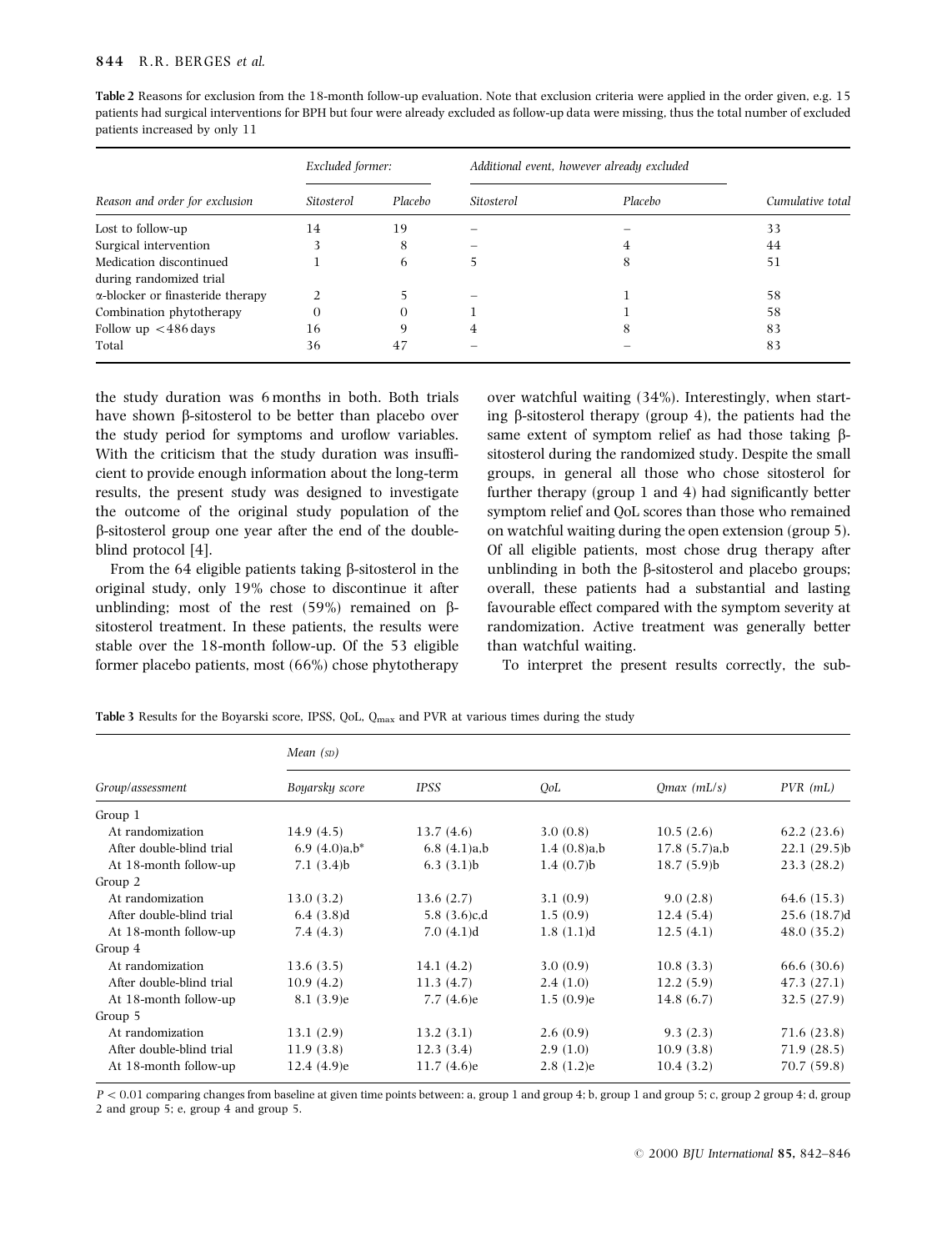stantial group of 83 patients who were excluded from the follow-up evaluation (41.5% of the original recruited 200 patients) were analysed for possible effects on the results. Three major indicators of treatment failure, e.g. surgical intervention, choice of  $\alpha$ 1-blocker or finasteride therapy, and discontinuation of medication during the randomized trial, were more prevalent in those receiving placebo. In addition, more patients were lost to follow-up in the placebo than in the  $\beta$ -sitosterol group. Results from the randomized study phase for the excluded patients showed no substantial differences in outcome compared with those not excluded. Therefore, no relevant factors appeared to affect the results of the 18-month follow-up caused by the exclusion of these patients.

The proportion of patients undergoing BPH-related surgical intervention (7.5%) was about half that reported in the recent PLESS study with finasteride [9]. Of these 15 interventions, 12 were in patients receiving placebo and in those who chose no further therapy in the open extension, with only two in those treated with  $\beta$ -sitosterol. These findings further support the beneficial effect of b-sitosterol therapy. However, as the study was not designed to assess this criterion it remains unclear whether other factors than  $\beta$ -sitosterol were responsible for this effect. Thus, as with many medical therapies for BPH, it is unclear if surgery is postponed rather than prevented in the long-term.

In the open-extension protocol each patient was free to chose their further treatment. When the outcome values for patients after unblinding were compared with their choice of further treatment, no significant factors, e.g. treatment outcome or treatment arm, were predictive in any of the follow-up groups. Therefore, it appears that additional factors other than treatment outcome, e.g. personal or doctor's preferences, may have also been involved in the choice. Of 32 patients who apparently required no further therapy, 18 were in the former placebo group and of 22 patients who changed to other phytotherapy, eight were former placebo patients. This reflects the typical wide spectrum of BPH symptom bother and the relative indications for therapy. Thus, as with other medical treatment for BPH, frequent monitoring of symptoms during therapy is advisable and therapy should be interrupted if the symptoms are relieved.

Together with other phytotherapy agents,  $\beta$ -sitosterol is often criticised because the mechanism of action is unknown. As prostatic size remains mostly unchanged during treatment, a substantial endocrine mechanism of action is unlikely. However, as shown in a recent study from our group  $[10]$ ,  $\beta$ -sitosterol has a significant effect on stromal TGF $\beta$  production within the prostate in vitro. Whether the induction of TGF $\beta$  is responsible for symptom relief in patients with BPH remains unclear.

As there are no known major side-effects of  $\beta$ -sitosterol therapy and the effects are maintained over at least 18 months, b-sitosterol should be considered with other medical therapies for patients with symptomatic BPH; however, it remains unclear which type of patient with BPH would benefit the most from this therapy. In addition, further randomized clinical trials should con firm the present data, as the relatively few patients and brief duration of the double-blind study limit the conclusions drawn about the long-term results. As there are no pressure flow data, this therapy should be considered as symptomatic relief rather than removing obstruction. This should always be considered when symptomatic BPH is treated conservatively with  $\beta$ sitosterol.

# Acknowledgements

This study was sponsored by Hoyer-Madaus GmbH & Co KG, Monheim, Germany.

### References

- 1 Dreikorn K, Richter R, Schonhofer PS. Konservative, nichthormonelle Behandlung der benignen Prostata-Hyperplasie. Urologe A 1990; 29: 8-16
- 2 Fitzpatrick JM, Lynch TH. Phytotherapeutic agents in the management of symptomatic benign prostatic hyperplasia. Urol Clin North Am 1995; 22: 40-12
- 3 Roehrborn CG, Abbou CC, Allona Almagro A et al. BPH clinical research criteria. In Denis L, Giffiths K, eds. 4th International Consultation on BPH. Paris: WHO Proceedings, 1997
- 4 Berges RR, Windeler J, Trampisch HJ, Senge T and the bsitosterol study group. Randomized, placebo-controlled, double blind clinical trial of beta-sitosterol in patients with benign prostatic hyperplasia. Lancet 1995; 345: 1529-32
- 5 Klippel KF, Hiltl DM, Schipp B and the German BPH-Phyto study group. A multicentric, placebo-controlled, doubleblind clinical trial of b-sitosterol (phytosterol) for the treatment of benign prostatic hyperplasia. Br J Urol 1997; 80: 427±32
- 6 Albrecht J. Eine Retrospective Langzeituntersuchung über 16 Jahre mit b-Sitosterin (Harzol) bei BPH-Patienten. Urologe B 1994; 34: 20-5
- 7 Ebbinghaus KD. Ergebnisse einer Doppelblindstudie über die Wirksamkeit eines Medikaments zur konservativen Behandlung des Prostataadenoms. Zeitschr Allgemeinmed 1977; 53: 1054-8
- 8 Ahmed HH, Fayez M, Diab A, El-Badry AA. Effect of b-sitosterol alone and in combination with naloxone or L-dopa on serum prolactin, luteinizing hormone and follicle stimulating hormone of female ovariectomized rats. J Egypt Vet Med Ass 1987; 47: 453-60
- 9 McConnell JD, Bruskewitz R, Walsh P et al. The effect of finasteride on the risk of acute urinary retention and the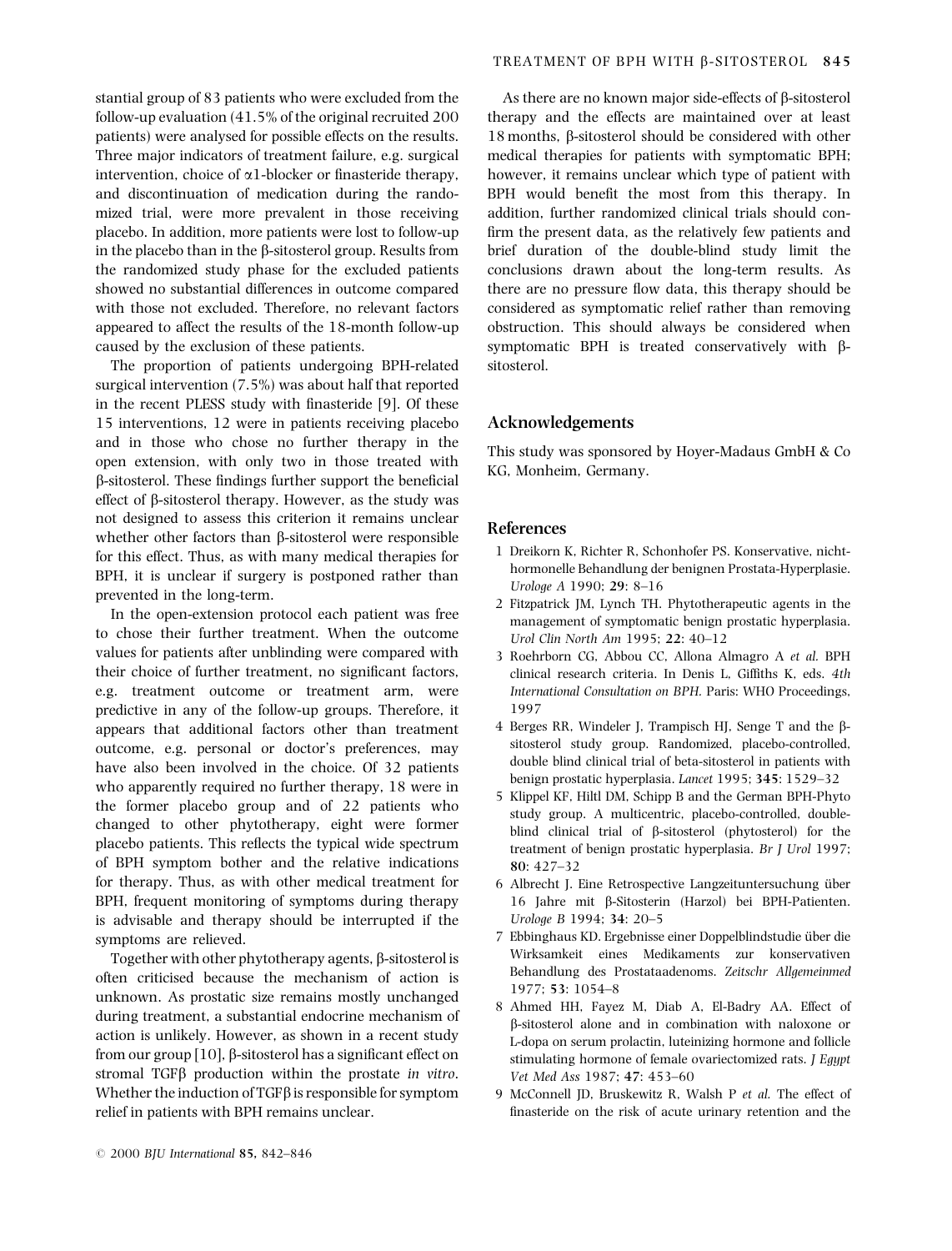need for surgical treatment among men with benign prostatic hyperplasia. N Engl J Med 1998; 338: 557-63

10 Kassen A, Berges R, Senge T. Effect of  $\beta$ -sitosterol (Harzol<sup>®</sup>) on the expression and secretion of growth factors in primary human prostate stromal cell cultures in vitro. In Denis L, Giffiths K, eds, 4th International Consultation on BPH, Paris: WHO Proceedings, 1997:11(Abstr31)

# Authors

R.R. Berges, MD, Urologist.

A. Kassen, PhD, Chief of Research.

T. Senge, MD, Professor and Chief of Department.

Correspondence: Dr R.R. Berges, Department of Urology, Ruhr-University of Bochum, Widumer Str. 8, 44627 Herne, Germany.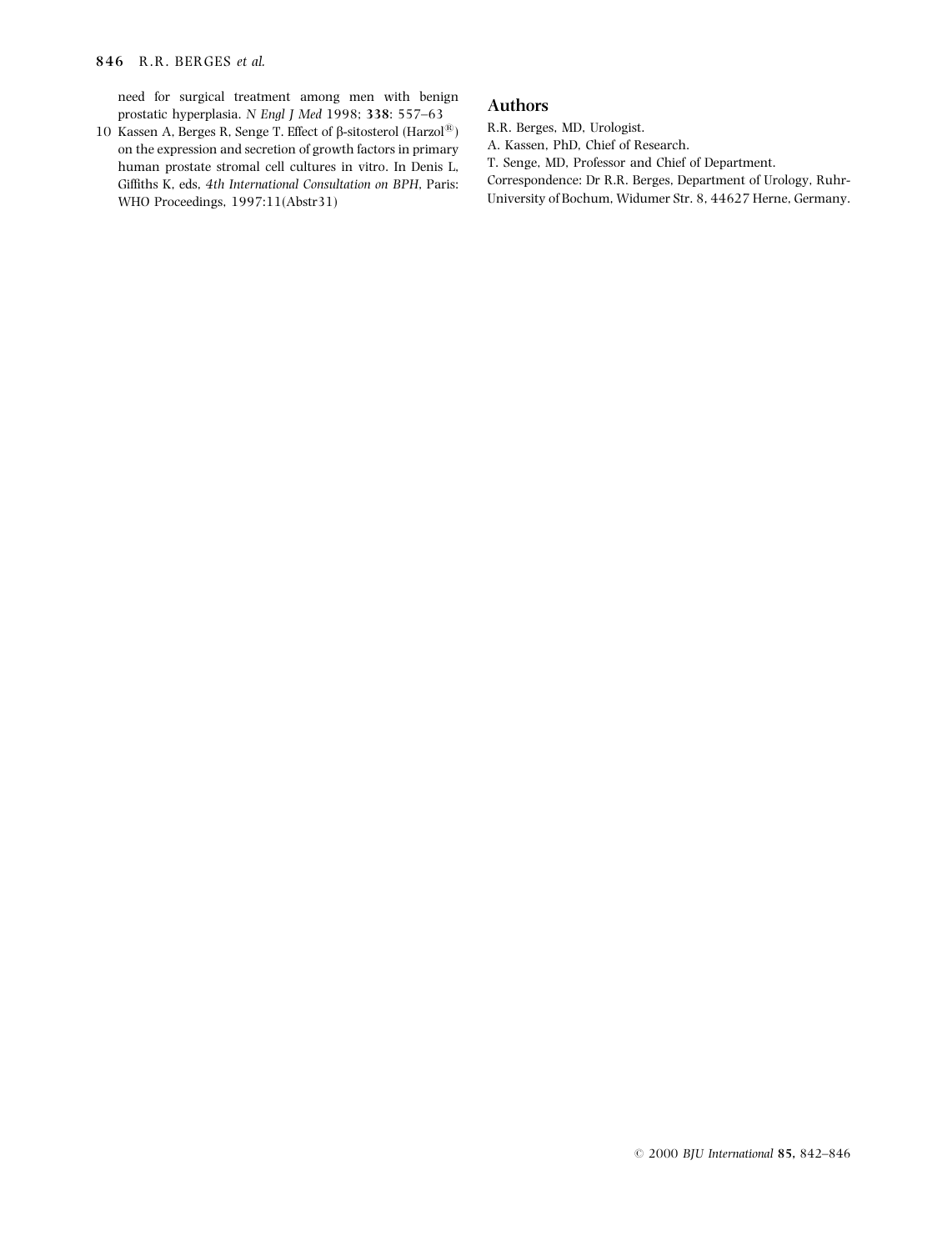# *Urtica dioica* for Treatment of Benign Prostatic Hyperplasia: A Prospective, Randomized, Double-Blind, Placebo-Controlled, Crossover Study

Mohammad Reza Safarinejad, MD

**ABSTRACT.** *Purpose*: To determine the effects of therapy with *Urtica dioica* for symptomatic relief of lower urinary tract symptoms (LUTS) secondary to benign prostatic hyperplasia (BPH).

*Material and Methods*: A 6-month, double-blind, placebo-controlled, randomized, partial crossover, comparative trial of *Urtica dioica* with placebo in 620 patients was conducted. Patients were evaluated using the International Prostate Symptom Score (IPSS), the maximum urinary flow rate (Qmax), postvoid residual urine volume (PVR), Serum Prostatic-Specific Antigen (PSA), testosterone levels, and prostate size. At the end of the 6-month trial, unblinding revealed that patients who initially received the placebo were switched to *Urtica dioica*. Both groups continued the medication up to 18 months.

*Results*: Five hundred fifty-eight patients (90%) completed the study (287/305, 91% in the *Urtica dioica* group, and 271/315, 86% in the placebo group). By intention-to-treat analysis, at the end of the 6-month trial, 232 (81%) of 287 patients in the *Urtica dioica* group reported improved LUTS compared with 43 (16%) of 271 patients in the placebo group (*P* < 0.001). Both IPSS and Qmax showed greater improvement with drugs than with placebo. The IPSS went from 19.8 down to 11.8 with *Urtica*

Journal of Herbal Pharmacotherapy, Vol. 5(4) 2005 Available online at<http://www.haworthpress.com/web/JHP> 2005 by The Haworth Press, Inc. All rights reserved. doi:10.1300/J157v05n04\_01 *1*

Mohammad Reza Safarinejad is Assistant Professor of Urology, Associate Editor of Urology Journal, Department of Urology, Urology Nephrology Research Center, Shaheed Beheshti University of Medical Sciences, Tehran, Iran.

Address correspondence to: Mohammad Reza Safarinejad, MD, P.O. Box 19395- 1849, Tehran, Iran (E-mail: safarinejad@unrc.ir).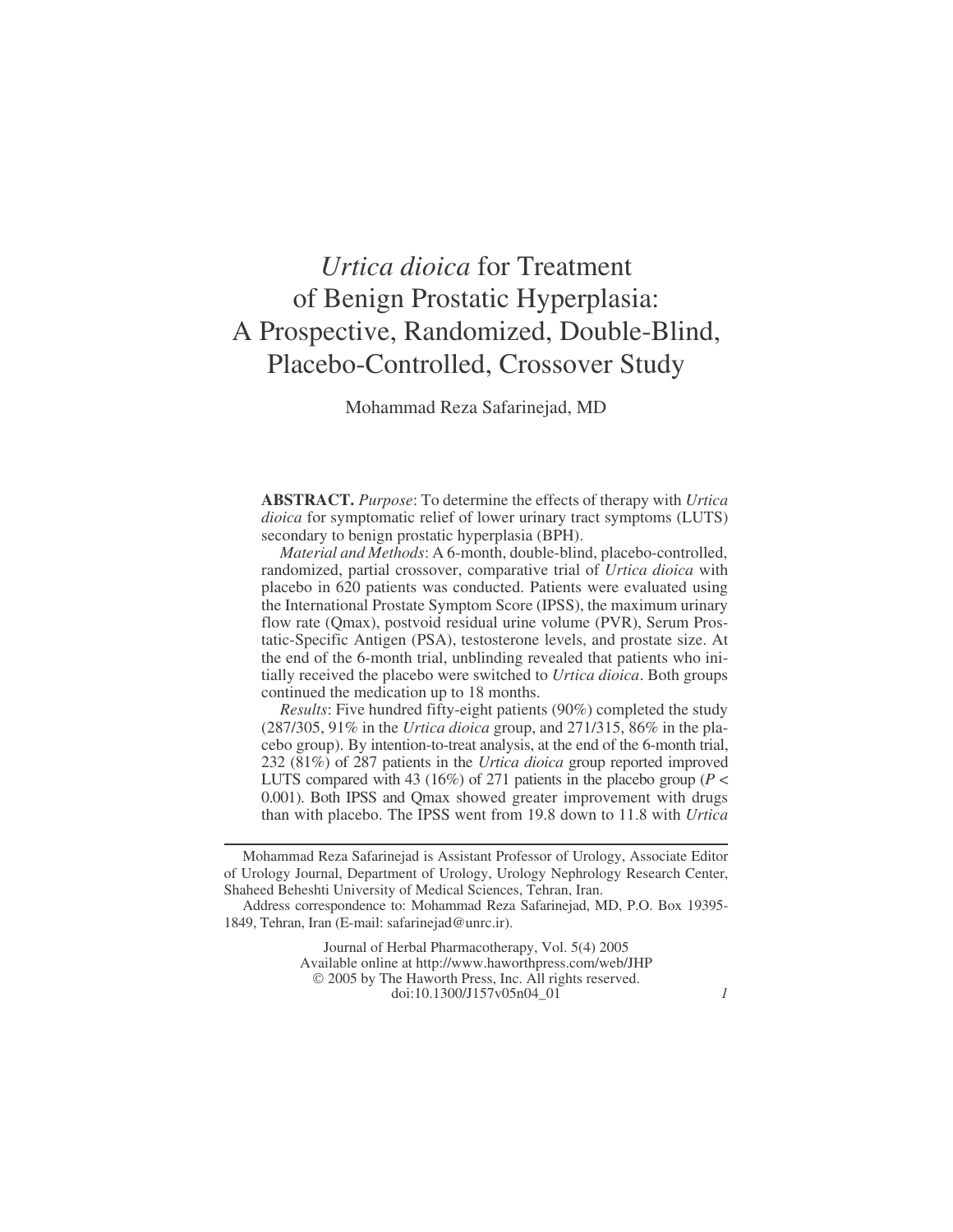*dioica* and from 19.2 to 17.7 with placebo ( $P = 0.002$ ). Peak flow rates improved by 3.4 mL/s for placebo recipients and by 8.2 mL/s for treated patients (*P* < 0.05). In *Urtica dioica* group, PVR decreased from an initial value of 73 to 36 mL ( $P < 0.05$ ). No appreciable change was seen in the placebo group. Serum PSA and testosterone levels were unchanged in both groups. A modest decrease in prostate size as measured by transrectal ultrasonography (TRUS) was seen in *Urtica dioica* group (from 40.1 cc initially, to 36.3 cc;  $P < 0.001$ ). There was no change in the prostate volume at the end of study with placebo. At 18-month follow-up, only patients who continued therapy, had a favorable treatment variables value. No side effects were identified in either group.

*Conclusion*: In the present study, *Urtica dioica* has beneficial effects in the treatment of symptomatic BPH. Further clinical trials should be conducted to confirm these results before concluding that *Urtica dioica* is effective. *[Article copies available for a fee from The Haworth Document Delivery Service: 1-800-HAWORTH. E-mail address: <docdelivery@haworthpress. com> Website: [<http://www.HaworthPress.com>](http://www.HaworthPress.com) 2005 by The Haworth Press, Inc. All rights reserved.]*

**KEYWORDS.** Benign prostatic hyperplasia, phytotherapy, stinging nettle, *Urtica dioica*, symptom score, and long-term outcome

# *INTRODUCTION*

There is a general perception that herbal products are, at worst, harmless placebos, but this is not always true. As early as the 15th century BC, the use of plant extracts for the symptomatic treatment of BPH was described on Egyptian papyrus.<sup>1</sup> Unfortunately, many questions remain unanswered; therefore the scientific case for their use remains unproven. With the recent proliferation of nutrition and vitamin stores, use of these agents has greatly increased.2 In some European countries, plant extracts are the most commonly recommended initial treatment for men with BPH, and patients are reimbursed for the cost of these agents by health insurance companies.3 Numerous plant extracts have been used in the treatment of LUTS secondary to BPH. Some of these extracts are *Aletrius farinose* (Unicorn root), *Serenoa repens* (Saw palmetto), *Pygeum africanum* (African pulm), *Populus tremula* (Aspen), *Echinacea purpurea* (Purple cone flower), *Cucurbita pepo* (Pumpkin seeds), *Secale cereale* (Rye), and *Hipoxis roperi* (South African star grass)*.* The most popular agent is Saw palmetto (*Serenoa repens,* Dwarf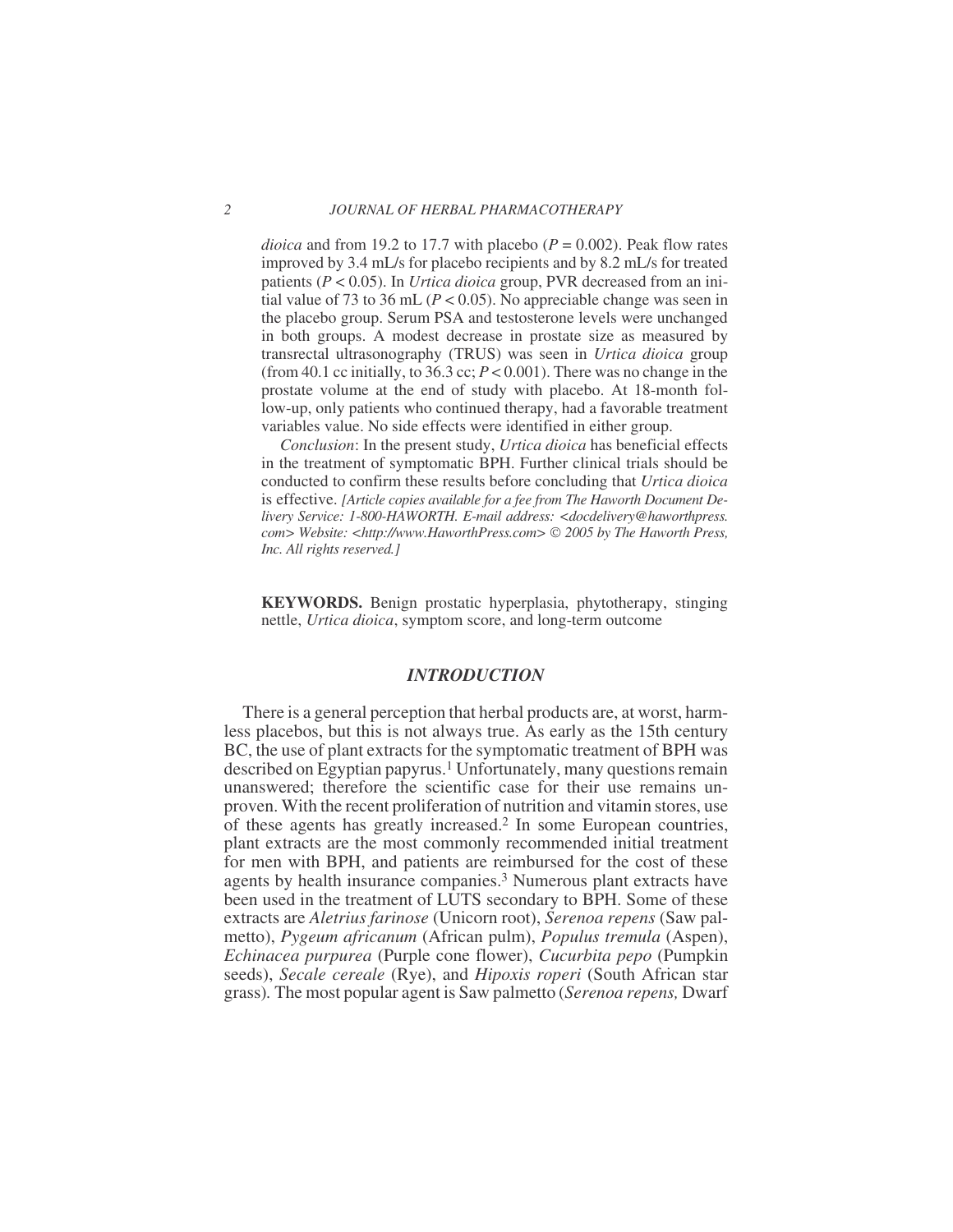palm), which is derived from the berry of the American dwarf palm tree.4 In a variety of clinical trials, the use of Saw palmetto in men with lower urinary tract symptoms secondary to BPH has led to significant subjective and objective improvements.<sup>5-10</sup> Despite increased awareness and use, basic and clinical research with regard to the role and efficacy of natural remedies in men with BPH continue to lag.

*Urtica dioica* is extract from the root of a stinging nettle and it is widely used in Germany.<sup>11</sup> The extracts of the roots of the stinging nettle contain a complex mixture of water- and alcohol-soluble compounds such as fatty acids, sterols ( $\beta$ -sitosterol, campesterol, and stigmasterol), and flavonoids. There have been three studies that suggest different mechanisms of action for stinging nettle. These include inhibition of prostatic growth factor interaction,<sup>12</sup> inhibition of membrane sodium and potassium-adenosine triphosphate in the prostate, which results in the suppression of prostate cell metabolism and growth,13 and modulation of binding of sex hormone-binding globulin to its receptor on prostate cell membranes.14 These laboratory studies only suggest possible mechanisms of action.

*Urtica dioica* is widely used in Europe.<sup>11</sup> Stinging nettle is found in many areas of Iran. The raw plant is obtained from wastelands, woodlands, and gardens. Compared to other phytotherapeutic agents, *Urtica dioica* has not been extensively studied. Currently, there are no efficacy data on the effects of *Urtica dioica* for the treatment of LUTS secondary to BPH. Thus, we performed a randomized, double-blind, placebo-controlled study to assess the clinical effects and safety of *Urtica dioica* in patients with symptomatic BPH.

## *MATERIALS AND METHODS*

A total of 620 patients, 55 to 72 years old (mean age 63 years), with lower urinary tract symptoms due to BPH 1 to 3 years in duration presenting to the outpatient urology clinic participated in this study. A detailed medical history was obtained from each patient and all patients completed an IPSS questionnaire. A physical examination and laboratory evaluation, including a complete blood count, urine analysis, serum chemistry study, testosterone and Prostatic Specific Antigen (PSA) determination, transrectal ultrasonography (TRUS), ultrasonography from urinary tract, postvoid residual volume (PVR) and maximum urinary flow (Qmax) measurement were performed.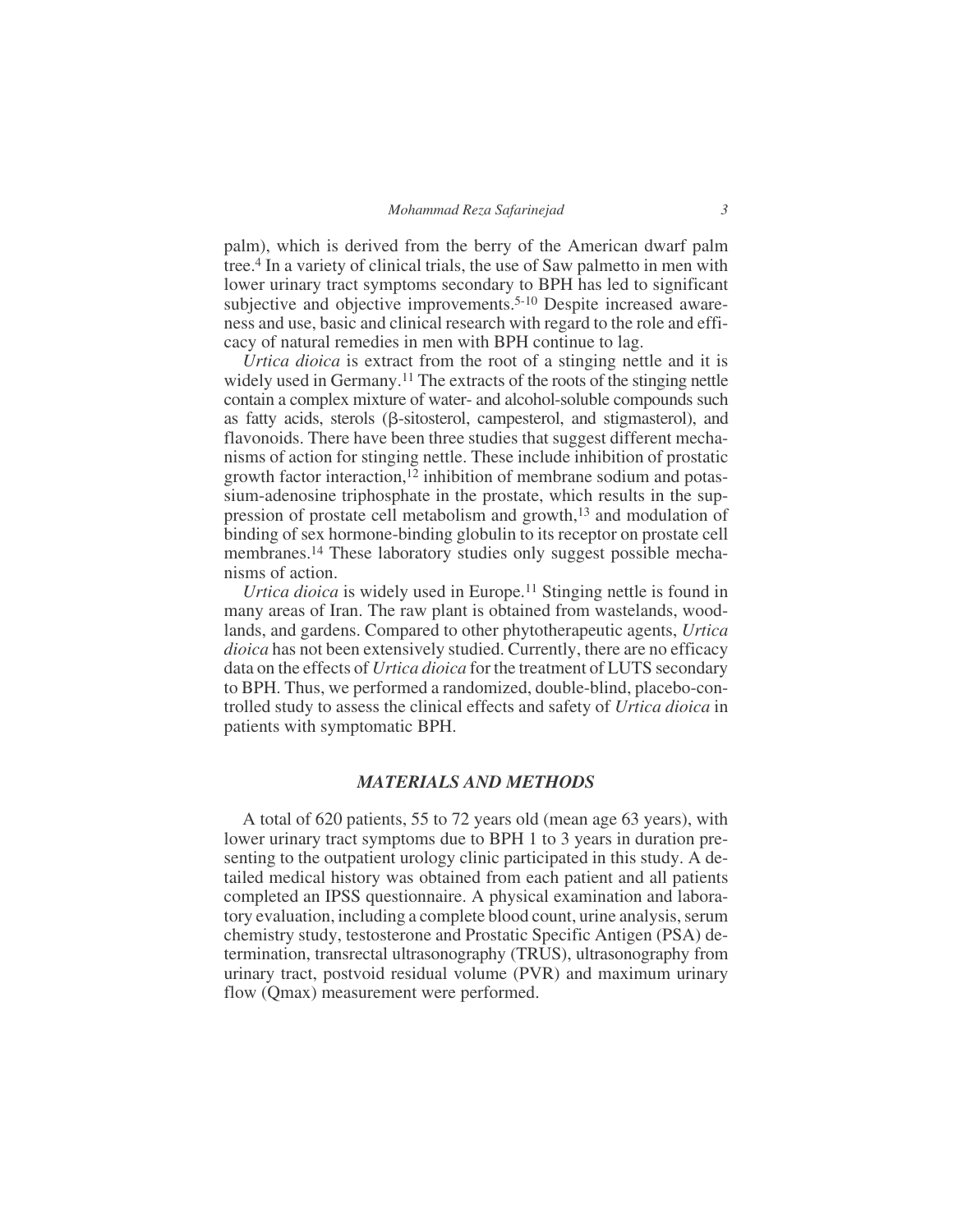### *4 JOURNAL OF HERBAL PHARMACOTHERAPY*

To assess the volume of prostate accurately with TRUS, precise measurements were made in 3 dimensions: the anterior-posterior, the coronal, and the sagittal. The volume was determined using the formula of 4/  $3 \pi r_1 \times r_2 \times r_3$ , where *r* is the radius (each of the 3 radii represent a different dimension).

Serum PSA levels were measured using the Yang assay. Residual urine measurements were made by catheterization and Qmax were recorded electronically.

The following inclusion criteria were used: the patient had no cancer, the laboratory findings were normal; and the patient had no lower urinary tract problem other than BPH. Patients were excluded from analysis if there was: loss to follow-up, surgical intervention for BPH, discontinuation of study medication during the double-blind trial,  $\alpha_1$ blocker, 5-α-reductase inhibitor or other drug therapy during trial and follow-up, any combination of *Urtica dioica* with other phytotherapeutic agent, and insufficient follow-up. Patients meeting inclusion criteria had their medical histories and demographic information recorded and underwent a full physical examination by the author.

A table of random numbers was used to assign subjects at a 1:1 ratio to receive a sealed opaque bottle of *Urtica dioica* or inert placebo. The placebo was indistinguishable from the *Urtica dioica.* The fluid extract of *Urtica dioica* was synthesized from the roots via a fractional percolation process and standardization. The herbal blend contained a standard preparation of 100 mg of *Urtica dioica* root extract in 1 ml. Each preparation was ingested three times daily with meals. Each patient was given *Urtica dioica* ( $n = 305$ ) 120 mg three times daily or placebo ( $n = 315$ ) in a double-blind, randomized order for six months. At the end of the trial, patients were evaluated according to the original protocol. After completion of the 6-month trial, unblinding occurred, a compliance evaluation was carried out, and patients were asked what they thought they had received. Patients were free to choose further treatment with *Urtica dioica* or discontinue therapy of any kind. Patients who initially received placebo were crossed over to receive *Urtica dioica* for 18 months, and patients who had used the *Urtica dioica* continued their medication in the 18-month follow-up period. A complete crossover design was not used because we believed that patients who had responded to the *Urtica dioica* were deprived of an effective treatment. The patients came for monthly check-ups, and in each visit, they were re-evaluated using the IPSS, Qmax, and PVR.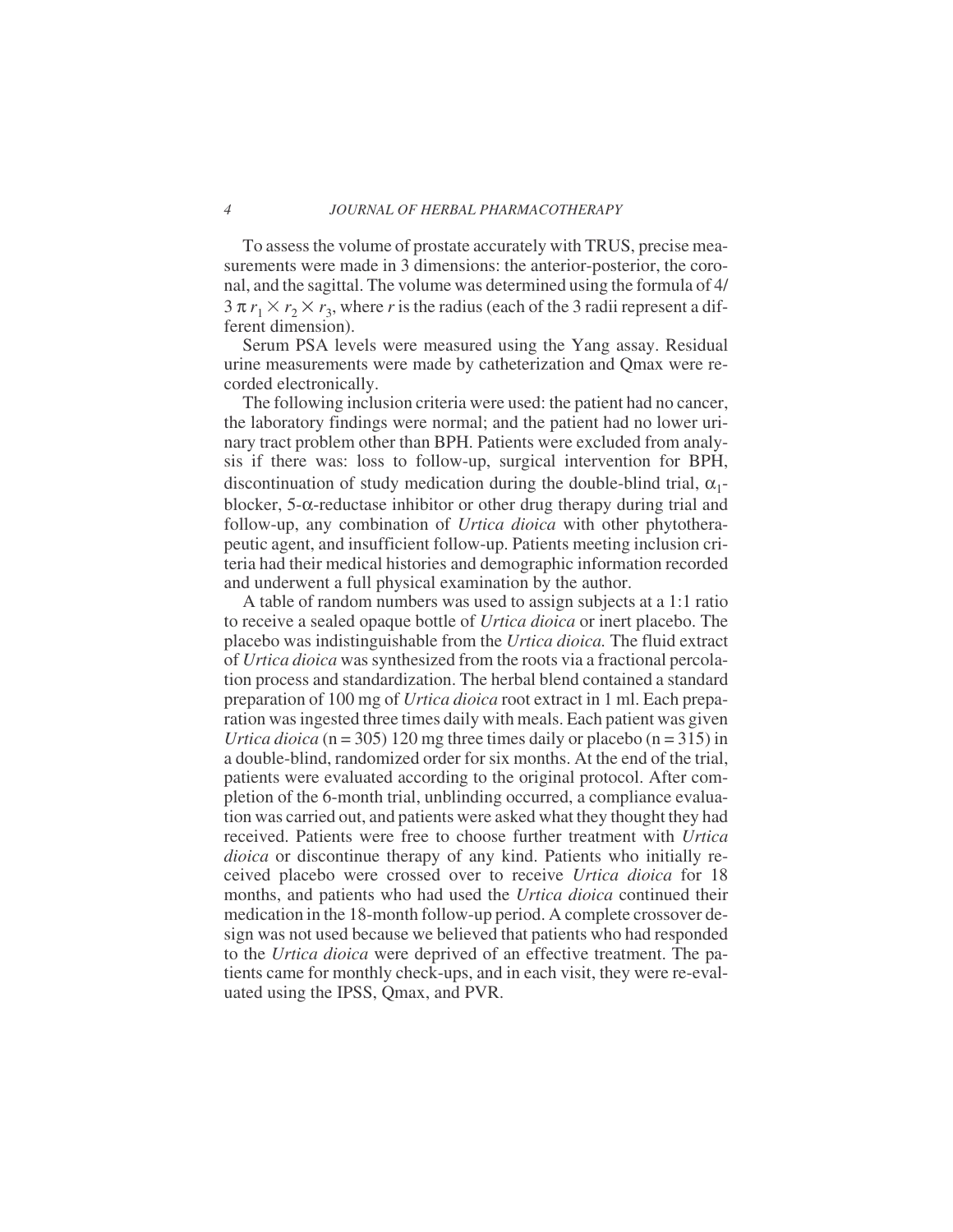All patients with a follow-up of > 16 months after recruitment for the double-blind trial were included. Only patients that had been continuously treated for at least 90% of the follow-ups and had no changes in the treatment were included in the analysis. Exclusion and inclusion criteria were also applied in these patients. In all, 340 patients who chose further treatment and 131 patients who discontinued therapy of any kind were eligible for analysis at the end of follow-up. At the 18-month follow-up, patients were re-evaluated using the initial protocol.

The unpaired *t*-test was used to assess differences between all the variables in the original double-blind trial protocol. *P* values reported (compared with placebo) were considered descriptive only, as are all *P* values reported in the follow-up program analysis. The level of significance was defined as  $\alpha = 0.05$  (two-sided). Intention-to-treat analyses were performed on all efficacy variables and included the subjects who had a baseline measurement and at least one measurement after the start of treatment.

# *RESULTS*

Six hundred twenty-one patients were recruited, only 558 (90%) completed the whole randomized trial study. The remaining 10% were excluded from the study for several reasons (Table 1). Overall patients' demographics are shown in Table 2. Comparison between the *Urtica dioica* group and the placebo group for IPSS, Qmax, PVR, prostate size, PSA, and testosterone serum levels at various times during the study are shown in Table 3.

*Initial 6-month, double-blind, randomized trial*: After six months of treatment, patients receiving *Urtica dioica* demonstrated significantly improved LUTS compared to those receiving placebo. The least square mean scores to the IPSS questions assessing the severity of bladder outlet obstruction demonstrated significant improvement among patients receiving *Urtica dioica* compared with placebo (*P* < 0.001, Table 3). In this study, greater improvements in the IPSS, Qmax, and PVR were seen in the treatment group then with the placebo group. The IPSS went from 19.8 to 11.8 with *Urtica dioica* and 19.2 to 17.7 with placebo (*P* = 0.002), which represent decreases from baseline of 40% and 9%, respectively. In terms of peak flow rate, the *Urtica dioica* treated patients improved by 8.2 mL/s and only by 3.4 mL/s for placebo recipients (*P* < 0.05). This is a 77% increase from baseline for the *Urtica dioica* group compared with a 31% increase from baseline for the placebo group.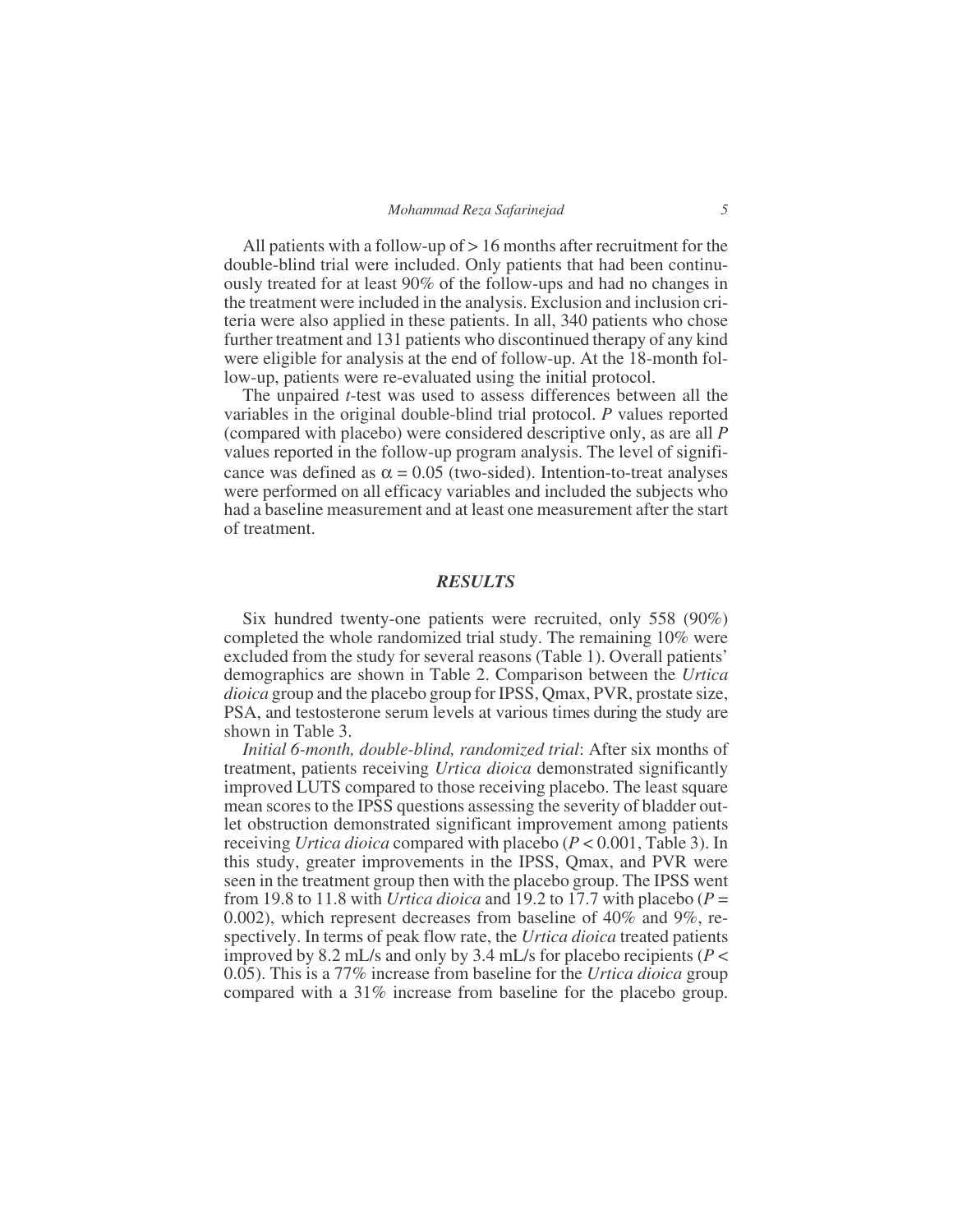### *6 JOURNAL OF HERBAL PHARMACOTHERAPY*

| Reason for exclusion                     | Urtica dioica | Placebo     |
|------------------------------------------|---------------|-------------|
| Lost to follow-up                        | 25            | 36          |
| Surgical intervention                    | 5             | 14          |
| Medication discontinued during           |               |             |
| randomized trial                         | 2             | 10          |
| $\alpha$ -blocker or finasteride therapy | 4             | 9           |
| Combination therapy                      | $\Omega$      | $\mathbf 0$ |
| Follow $up < 16$ months                  | 16            | 9           |
| Total                                    | 65            | 84          |

### TABLE 1. Reasons for exclusion from study

TABLE 2. Baseline characteristics of participants in the 2 groups

| Characteristic                          | Urtica dioica  | Placebo        |
|-----------------------------------------|----------------|----------------|
| Patients number                         | 305            | 315            |
| Mean age, y (range)                     | 64 (57-71)     | 62 (53-73)     |
| Mean duration of LUTS                   | $2.2(1-3)$     | $2.3(1-3)$     |
| due to BPH, y (range)                   |                |                |
| Education                               |                |                |
| Did not complete high school            | 115            | 118            |
| High school                             | 155            | 159            |
| Graduate/Professional                   | 35             | 38             |
| Mean IPSS $\pm$ SD                      | $19.8 \pm 4.9$ | $19.2 \pm 4.6$ |
| Mean $Qmax \pm SD$ , mL/s               | $10.7 \pm 2.4$ | $10.8 \pm 2.8$ |
| Mean $PVR \pm SD$ , mL                  | $73 \pm 32.6$  | $74 \pm 29.6$  |
| Mean prostate volume $\pm$ SD, cc       | $40.1 \pm 6.8$ | $40.8 \pm 6.2$ |
| Mean serum $PSA \pm SD$ , ng/mL         | $2.4 \pm 1.4$  | $2.7 \pm 1.1$  |
| Mean serum testosterone $\pm$ SD, ng/dL | $645 \pm 31$   | $651 \pm 27$   |

LUTS = Lower urinary tract symptoms, IPSS = International prostrate symptom score, Qmax = Maximum urinary flow rate, PVR = Postvoid residual urine volume, PSA = Prostatic specific antigen, SD = Standard deviation, y = year

Postvoid residual urine (PVR) was decreased in the treatment group (before treatment, 73 cc; after treatment, 36 cc; *P* < 0.05). The placebo group showed no significant change in residual urine volume (before treatment, 74; after treatment 71) ( $\overline{P} > 0.05$ ). Prostate size (as measured by TRUS) decreased from 40.1 cc to 36.3 cc in *Urtica dioica* group (*P* <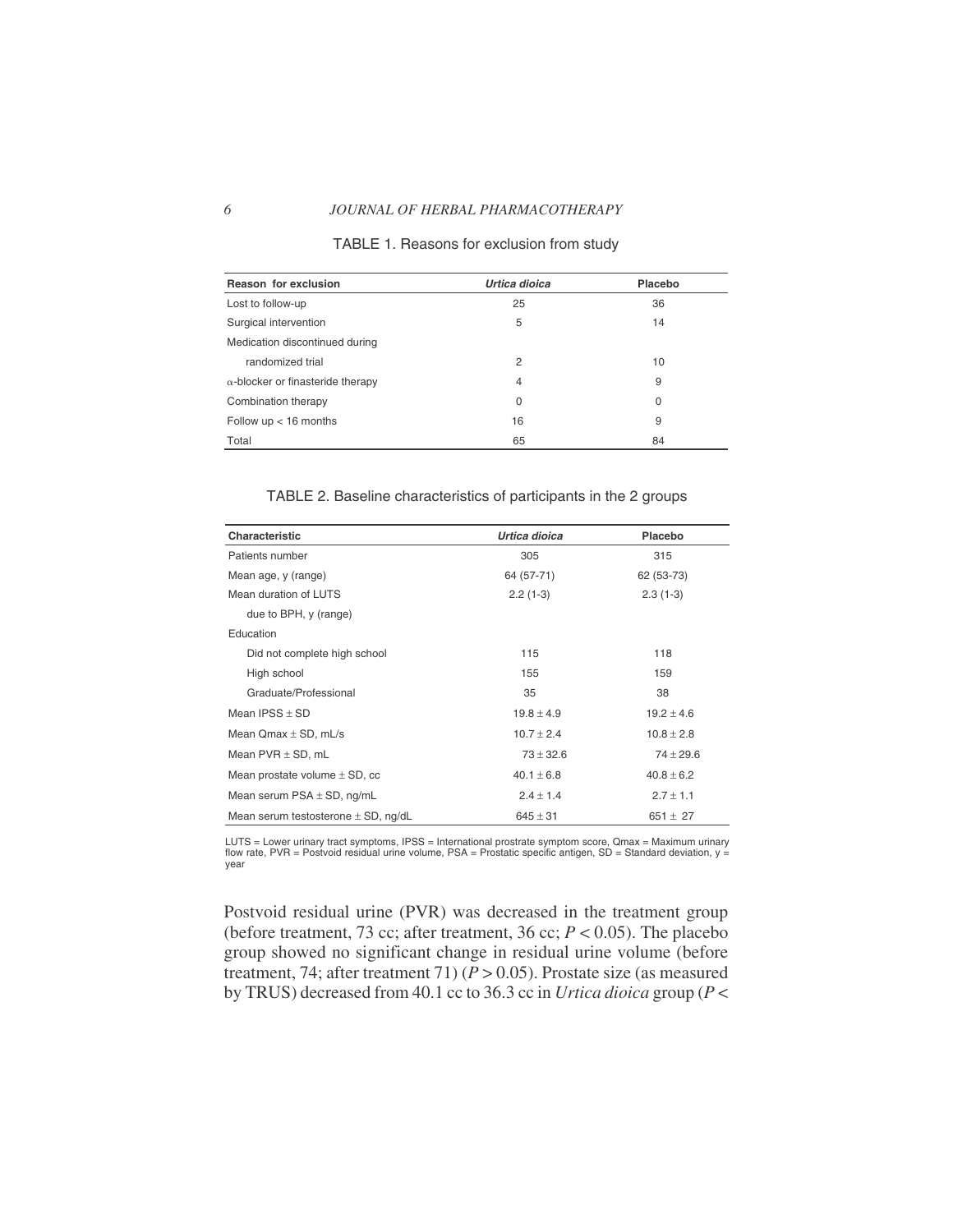| $Mean + SD$                | <b>Baseline</b> | Randomization     |                                                        |                                                           |
|----------------------------|-----------------|-------------------|--------------------------------------------------------|-----------------------------------------------------------|
|                            |                 |                   | At 18-month follow-up                                  |                                                           |
|                            |                 |                   | Urtica dioica continued<br>at the end of 6-month trial | Urtica dioica discontinued at<br>the end of 6-month trial |
| <b>IPSS</b>                |                 |                   |                                                        |                                                           |
| Urtica dioica              | $19.8 + 4.9$    | 11.8 $\pm$ 4 $*$  | $11.1 \pm 4.8$                                         | $19.1 \pm 4.2$                                            |
| Placebo                    | $19.2 + 4.6$    | $17.7 \pm 3.1$    | $12.1 \pm 3.8$                                         | $19.4 \pm 3.9$                                            |
| $Qmax$ (mL/s)              |                 |                   |                                                        |                                                           |
| Urtica dioica              | $10.7 + 2.4$    | $18.9 \pm 4.7$ ** | $16.2 \pm 3.2$                                         | $11 \pm 3$                                                |
| Placebo                    | $10.8 + 2.8$    | $14.2 \pm 3.7$    | $18.2 \pm 3.4$                                         | $10.2 \pm 3.3$                                            |
| PVR (mL)                   |                 |                   |                                                        |                                                           |
| Urtica dioica              | $73 + 32.6$     | $36 \pm 25.5$ *** | $37 + 28.2$                                            | $70 + 28$                                                 |
| Placebo                    | $74 \pm 29.6$   | $71 + 24.4$       | $38 \pm 25.5$                                          | $77 + 22$                                                 |
| Prostate volume (cc)       |                 |                   |                                                        |                                                           |
| Urtica dioica              | $40.1 + 6.8$    | $36.3 + 4.2$      | $36.1 + 7.2$                                           | $39.5 + 6$                                                |
| Placebo                    | $40.8 + 6.2$    | $40.6 + 5.1$      | $40.6 \pm 4.1$                                         | $42.4 \pm 5.2$                                            |
| Serum PSA (ng/mL)          |                 |                   |                                                        |                                                           |
| Urtica dioica              | $2.4 + 1.4$     | $2.2 + 1.2$       | $2.3 \pm 1.1$                                          | $2.5 \pm 1.1$                                             |
| Placebo                    | $2.7 + 1.1$     | $2.6 \pm 0.8$     | $2.6 \pm 1.2$                                          | $2.7 \pm 1.2$                                             |
| Serum testosterone (ng/dL) |                 |                   |                                                        |                                                           |
| Urtica dioica              | $645 + 31$      | $649 + 29$        | $650 \pm 34$                                           | $650 \pm 32$                                              |
| Placebo                    | $651 + 27$      | $645 + 30$        | $649 \pm 33$                                           | $649 \pm 29$                                              |

TABLE 3. Effect of Urtica dioica in men with symptomatic BPH

LUTS = Lower urinary tract symptoms, IPSS = International prostrate symptom score, Qmax = Maximum urinary flow rate, PVR = Postvoid residual urine volume, PSA = Prostatic Specific antigen, SD = Standard deviation<br>\*P = < 0.002 *v* placebo, \*\*P = < 0.05 *v* placebo, \*\*\*P = < 0.001 *v* placebo

0.001), while no significant change was observed in the placebo group. Testosterone and PSA levels were unaffected in both groups.

*Long term results*: Those in the primary *Urtica dioica* group continued to have a favorable outcome, with all values remaining stable from the end of the double-blind study to the 18-month follow-up. There was no additional effect from the longer treatment period. All improvements at 18 months were significantly better than participants who never received active treatment  $(P < 0.001)$ .

Of the former placebo group, those who received *Urtica dioica* improved to the same extent as the treated group in the double-blind trial for all variables.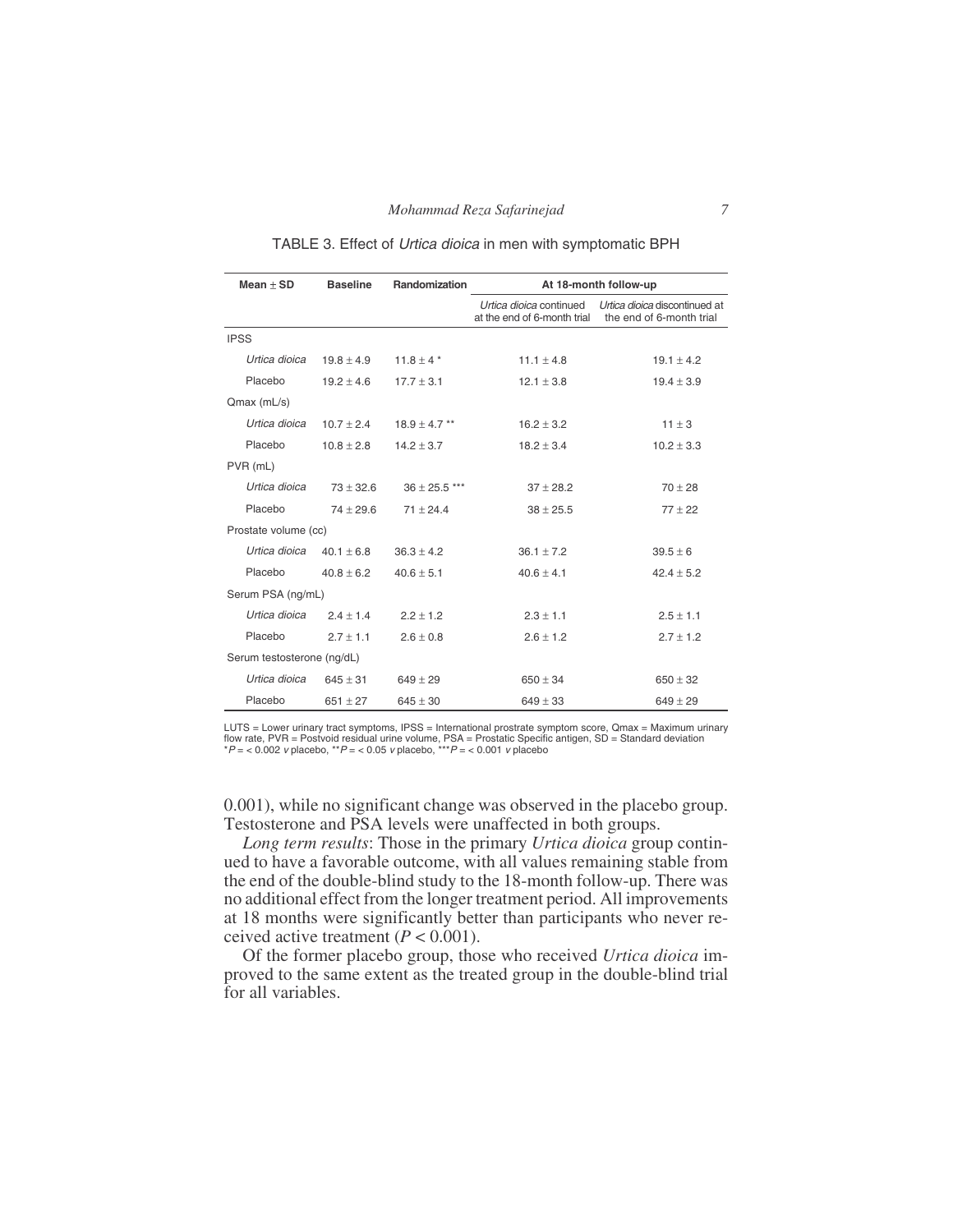### *8 JOURNAL OF HERBAL PHARMACOTHERAPY*

Of the initial 620 patients, 27 (4.3%) reported undergoing surgery for BPH during the whole study schedule: 22 (3.5%) belonged to the placebo group and 5 (0.8%) to the patients who received *Urtica dioica*. The mean time to surgery was 210 days in the patients without active treatment and 448 in those taking *Urtica dioica*.

### *DISCUSSION*

The widespread use of phytotherapeutic products necessitates our need to explore the true magnitude and level of efficacy of these products. Other than alpha-blockers or hormonal agents, medical treatments for BPH have included phytotherapeutic agents, cholesterol lowering agents, amino acid complexes, and organ extracts.15 In the past decade, the use of phytotherapeutic agents has become particularly popular in men with lower urinary tract symptoms secondary to BPH.

There has only been one recent study on *Urtica dioica* that utilized a liquid dosage form.16 The liquid preparation has subsequently been removed from the market because of its unacceptable taste.<sup>11</sup> In that study, 41 patients were randomized to receive either placebo or the stinging nettle preparation. They were treated for a period of three months. Treated patients had superior improvement compared with placebo recipients in terms of IPSS results.16 The placebo was the same taste of the stinging nettle extract and was indistinguishable from active treatment.

The data that is available to date does not confirm its efficacy in the treatment of lower urinary tract symptoms secondary to BPH. From the 305 eligible patients taking *Urtica dioica* during randomized trial, only 52 (17%) chose to discontinue after unblinding while most remained on the *Urtica dioica* treatment. The reasons for discontinuation included lack of efficacy ( $n = 22$ ), bothered by participation in study ( $n = 16$ ), and achieved enough improvement  $(n = 14)$ . In these patients, the results were stable over the 18-month follow-up. Of the 315 placebo patients, 236 (75%) subjects chose phytotherapy over the 18-month follow-up period. Interestingly, when starting *Urtica dioica* therapy, they had the same extent of symptom relief as had those taking *Urtica dioica* during the randomized study. Of all eligible patients, most  $[n = 340 (61\%)]$ chose drug therapy post-unblinding in both *Urtica dioica* and placebo groups. Overall, patients had a substantial and lasting favorable effect compared with the symptom severity at randomization. Active treatment was generally better than watchful waiting.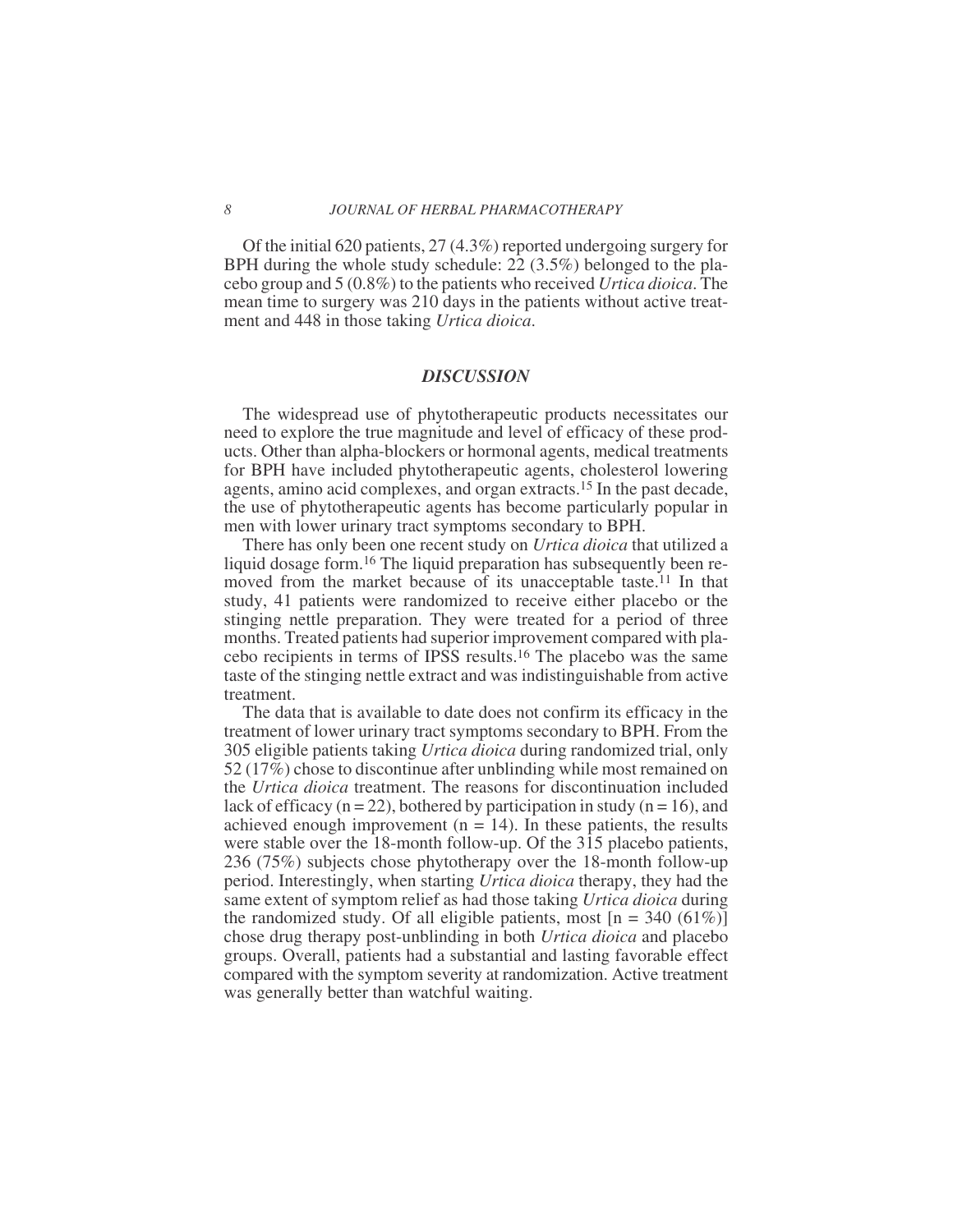### *Mohammad Reza Safarinejad 9*

To interpret the present results correctly, the substantial group of 149 patients who were excluded from the follow-up evaluation (24% of the original recruited 620 patients) were analyzed for possible effects on the results. Three major indicators of treatment failure were surgical intervention, choice of  $\alpha_1$ -blocker or finasteride therapy, and discontinuation of medication during the randomized trial, which were more prevalent in those receiving placebo. In addition, more patients were lost to follow-up in the placebo than in the *Urtica dioica* group. Results from the randomized study phase for the excluded patients showed no substantial differences in outcome compared with those not excluded. Therefore, no relevant factors appeared to affect the results of the 18-month follow-up caused by the exclusion of these patients.

The proportion of patients who underwent BPH-related surgical intervention (4.3%) was about one-fourth to those that reported surgery in the study with finasteride.17 Of these 27 interventions, 22 were patients who received placebo and also chose no further therapy post unblinding, with only five in the *Urtica dioica* group. These findings further support the beneficial effect of *Urtica dioica* therapy. Since the study was not designed to assess this criterion, it remains unclear whether *Urtica dioica* was solely responsible for this effect. Furthermore, as with many medical therapies for BPH, it is unclear if surgery is postponed rather than prevented in the long-term.

In the open-extension protocol, each patient was free to choose further treatment. When the outcome values for patients after unblinding were compared with their choice of further treatment, no significant factors, such as treatment outcome or treatment arm, were predicted in any of the follow-up groups. Therefore, it appears that additional factors such as personal or doctor preferences influenced the decision.

An unexplained finding in our study is the lack of a change in serum PSA despite decreased prostatic size. This apparent paradox may involve some novel mechanism of action. The results of these studies suggest a wide spectrum of activity. However, precise mechanism(s) of action remain obscure.

## *CONCLUSION*

As there are no known major side-effects with *Urtica dioica* therapy in addition to the fact that the effects are maintained over at least 18 months, *Urtica dioica* may be considered along with other medical ther-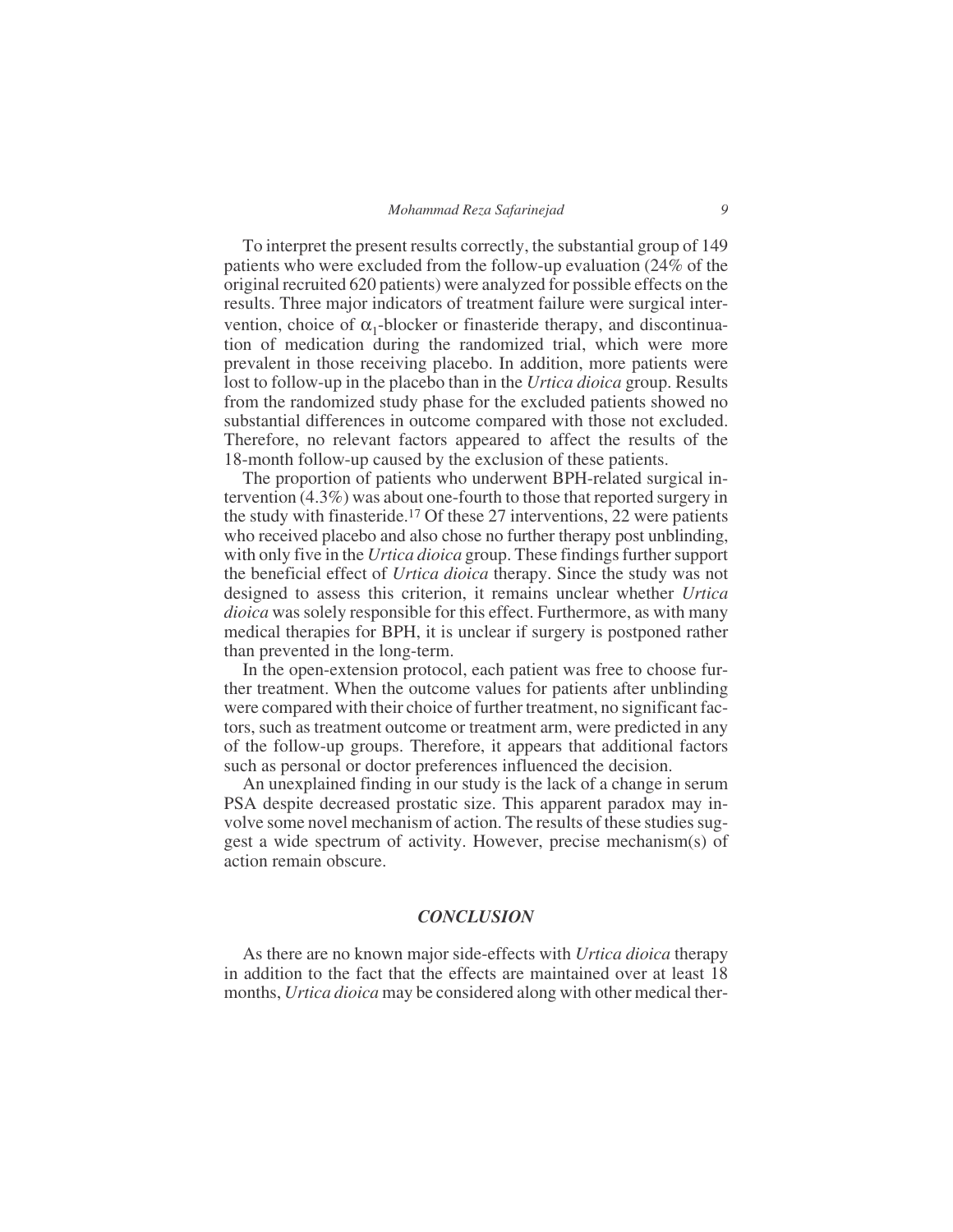### *10 JOURNAL OF HERBAL PHARMACOTHERAPY*

apies for patients with symptomatic BPH. However, it remains unclear which type of patient with symptomatic BPH will benefit the most from this therapy. Although several studies suggest some clinical efficacies with many phytotherapeutic agents, further randomized, placebo-controlled trials are needed to evaluate their efficacy in preventing progressions, such as urinary retention and need for surgery. Further study is also needed to ascertain the mechanism and reproducibility of these effects. More laboratory analyses are also required to determine the active ingredient or ingredients and their mechanism of action. Alpha-adrenergic blockers and 5-alpha-reductase inhibitors are among the most extensively evaluated drugs in urologic practice. It is imperative that phytotherapeutic agents be evaluated to an equal extent.

### REFERENCES

1. Dreikorn K., Richter R. Conservative nonhormonal treatment of patients with benign prostatic hyperplasia, in Ackerman R., and Schroeder F.H. (Eds): New Developments in Biosciences 5, Prostatic Hyperplasia. Brlin, New York, Walter de Gruyter & CO., 1989, pp. 109-131.

2. Marwick C. Growing use of medicinal botanicals forces assessment by drug regulators. JAMA 1995; 273: 607-9.

3. Dreikorn K., Borkowski A., Braeckman J., et al. Other Medical Therapies. Proceedings of the Fourth International Consultation on Benign Prostatic Hyperplasia (BPH). Paris, Scientific Communication International Limited, 1997.

4. Lowe F.C., Ku J.C. Phytotherapy in treatment of benign prostatic hyperplasia: A critical review. Urology, 1996; 48:12.

5. Champault G., Patel J.C., Bonnard A.M. A double blind trial of an extract of the plant *Serenoa repens* in benign prostatic hyperplasia. Br. J. Clin. Pharmacol. 1984; 18:461-2.

6. Gerber G.S. *Saw palmetto* for the treatment of men with lower urinary tract symptoms. J. Urol. 2000; 163, 1408-1412.

7. Gerber G.S., Zagaja G.P., Bales G.T., et al. Saw palmetto (*Serenoa repens*) in men with lower urinary tract symptoms: Effects on urodynamic parameters and voiding symptoms. Urology 1998; 51, 1003-7.

8. Crimi A., Russo A. Extract of *Serenoa repens*for the treatment of the functional disturbances of prostatic hypertrophy. Med. Praxis. 1983; 4: 47-51.

9. Descotes J.L., Rambeuad J.J., Deschaseaux P., et al. Placebo-controlled evaluation of the efficacy and tolerability of Permixone in benign prostatic hyperplasia after exclusion of placebo responders. Clin. Drug Invest. 1995; 9: 291-7.

10. Carraro J.C., Raynard J.P., Koch G., et al. Comparison of phytotherapy (Permixone) with finasteride in the treatment of benign prostatic hyperplasia: A randomised international study of 1098 patients. Prostate 1996; 29: 231-40.

11. Dreikorn K., Borkowski A., Braeckman J., et al. Other medical therapies. Proceedings of the Fourth International Consultation on Benign Prostatic Hyperplasia